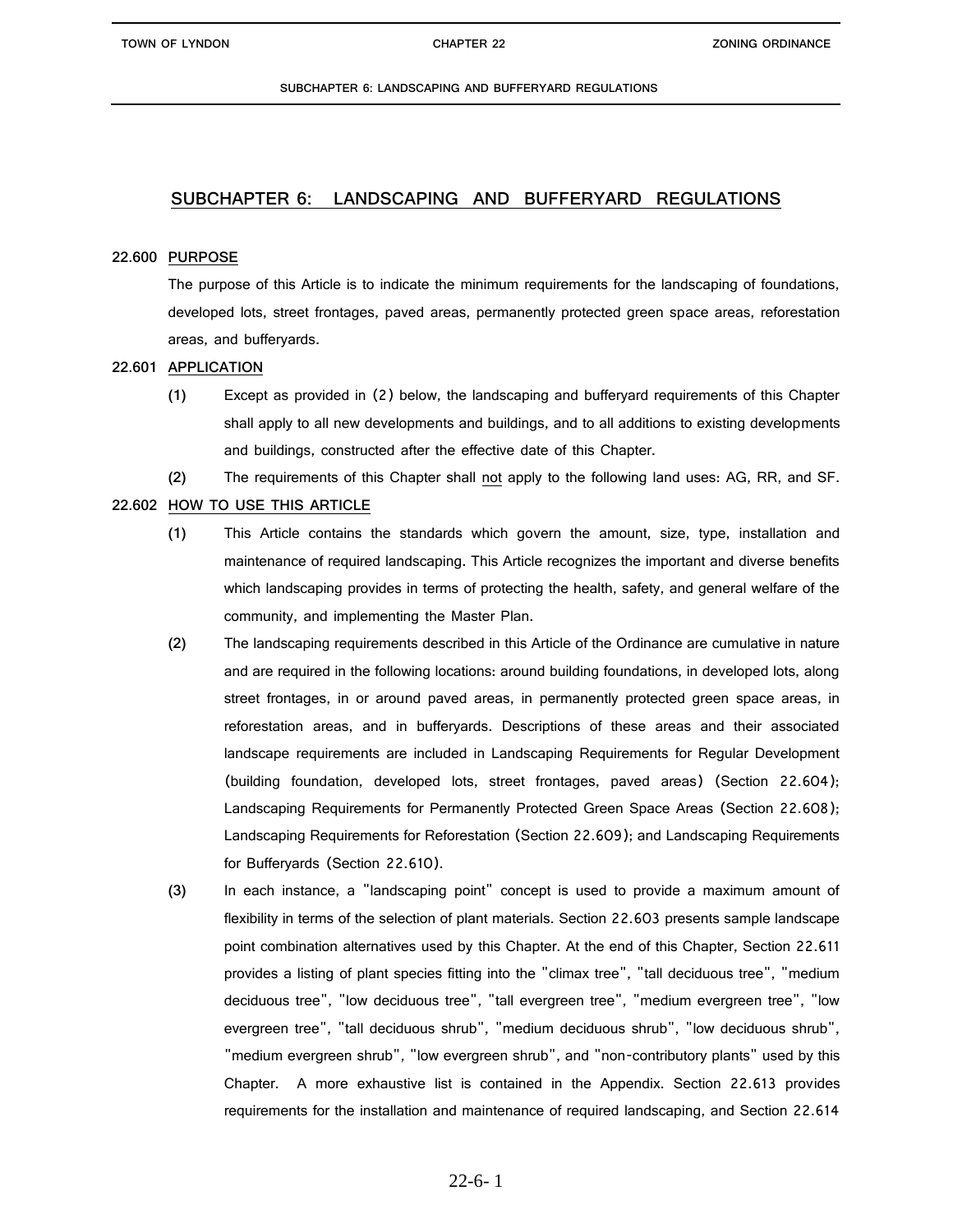describes the procedure for calculating landscaping requirements for this Section (See, Appendixes 7 and 8).

# **22.603 LANDSCAPING POINTS, MEASUREMENTS AND SAMPLE LANDSCAPING LAYOUTS**

**(1) POINT SYSTEM:** All landscaping requirements are stated in terms of the number of landscaping points required. The required number of landscaping points is dependent upon the type of land use, the zoning district, and the size of the development. A different number of points is awarded for each plant, depending upon its typical growth rate, its mature height, and whether it is a deciduous or evergreen species. A minimum installation size is required for each of these plant categories. These requirements are as follows:

**22.603(1) Table 22.603: Landscaping Points and Minimum Installation Sizes**

| <b>Plant Category</b>                                                                                             | <b>Landscaping Points</b><br>Per Plant | <b>Minimum Permitted</b><br><b>Installation Size</b> |
|-------------------------------------------------------------------------------------------------------------------|----------------------------------------|------------------------------------------------------|
|                                                                                                                   |                                        | 2@ Caliper                                           |
| Climax Tree                                                                                                       | 75                                     |                                                      |
|                                                                                                                   |                                        | 1 2 @ Caliper                                        |
| <b>Tall Deciduous Tree</b>                                                                                        | 30                                     |                                                      |
| Medium Deciduous Tree                                                                                             | 15                                     | $6 =$ Tall                                           |
| Low Deciduous Tree                                                                                                | 10 <sup>1</sup>                        | $4 =$ Tall                                           |
| Tall Evergreen Tree                                                                                               | 40                                     | $5 =$ Tall                                           |
| Medium Evergreen Tree                                                                                             | 20                                     | $4 =$ Tall                                           |
| Low Evergreen Tree                                                                                                | 12                                     | $3 =$ Tall                                           |
|                                                                                                                   |                                        | 36@ Tall                                             |
| <b>Tall Deciduous Shrub</b>                                                                                       | 5                                      |                                                      |
| Medium Deciduous Shrub                                                                                            |                                        | 24@ Tall                                             |
|                                                                                                                   | 3                                      |                                                      |
| Low Deciduous Shrub                                                                                               | 1                                      | 18@ Tall                                             |
|                                                                                                                   |                                        | 18@ Tall/Wide                                        |
| Medium Evergreen Shrub                                                                                            | 5                                      |                                                      |
|                                                                                                                   |                                        | 12@ Tall/Wide                                        |
| Low Evergreen Shrub                                                                                               | 3                                      |                                                      |
| Non-contributory Plants                                                                                           | O                                      | N/A                                                  |
| Source: A Guide to Selecting Landscape Plants for Wisconsin, E. R. Hasselkus, UW-<br>Extension Publication: A2865 |                                        |                                                      |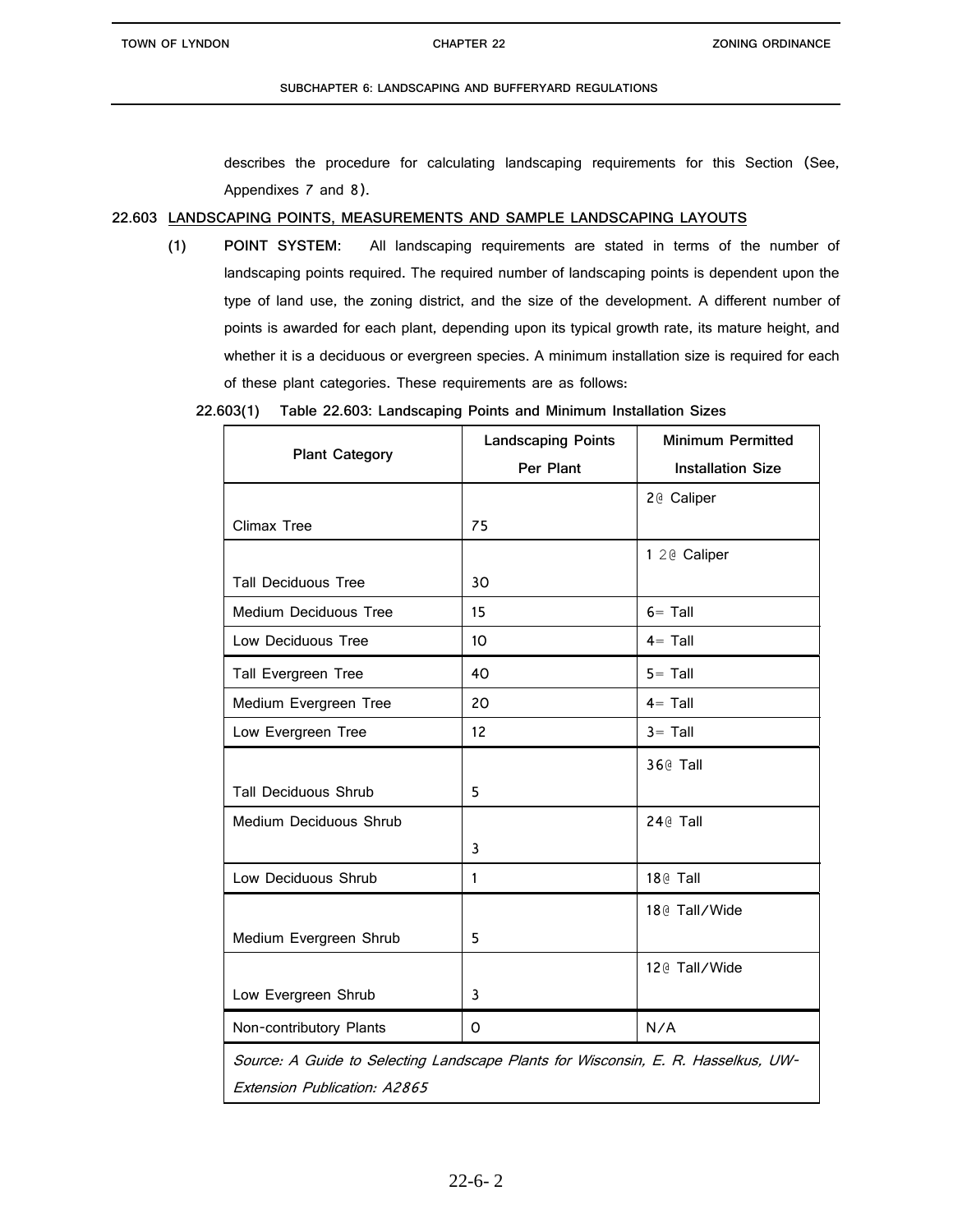**TOWN OF LYNDON CHAPTER 22**

### **SUBCHAPTER 6: LANDSCAPING AND BUFFERYARD REGULATIONS**

**(2) DEPICTION OF SAMPLE LANDSCAPING SCHEMES:** The illustrations shown on the following three pages, depict sample landscaping schemes that may be used for building foundations, developed lots, street frontages, paved areas, reforestation, and bufferyards. In general, landscaping schemes similar to Alternative A are best for building foundations, landscaping schemes similar to Alternative B are best for developed lots, landscaping schemes similar to Alternative C are best for street frontages, landscaping schemes similar to Alternative D are best for paved areas (including parking lots, walkways and plazas), landscaping schemes similar to Alternative E are best for reforestation, and landscaping schemes similar to Alternative F are best for bufferyards. A detailed listing of which plant species fit each plant type is provided in Section 22.611.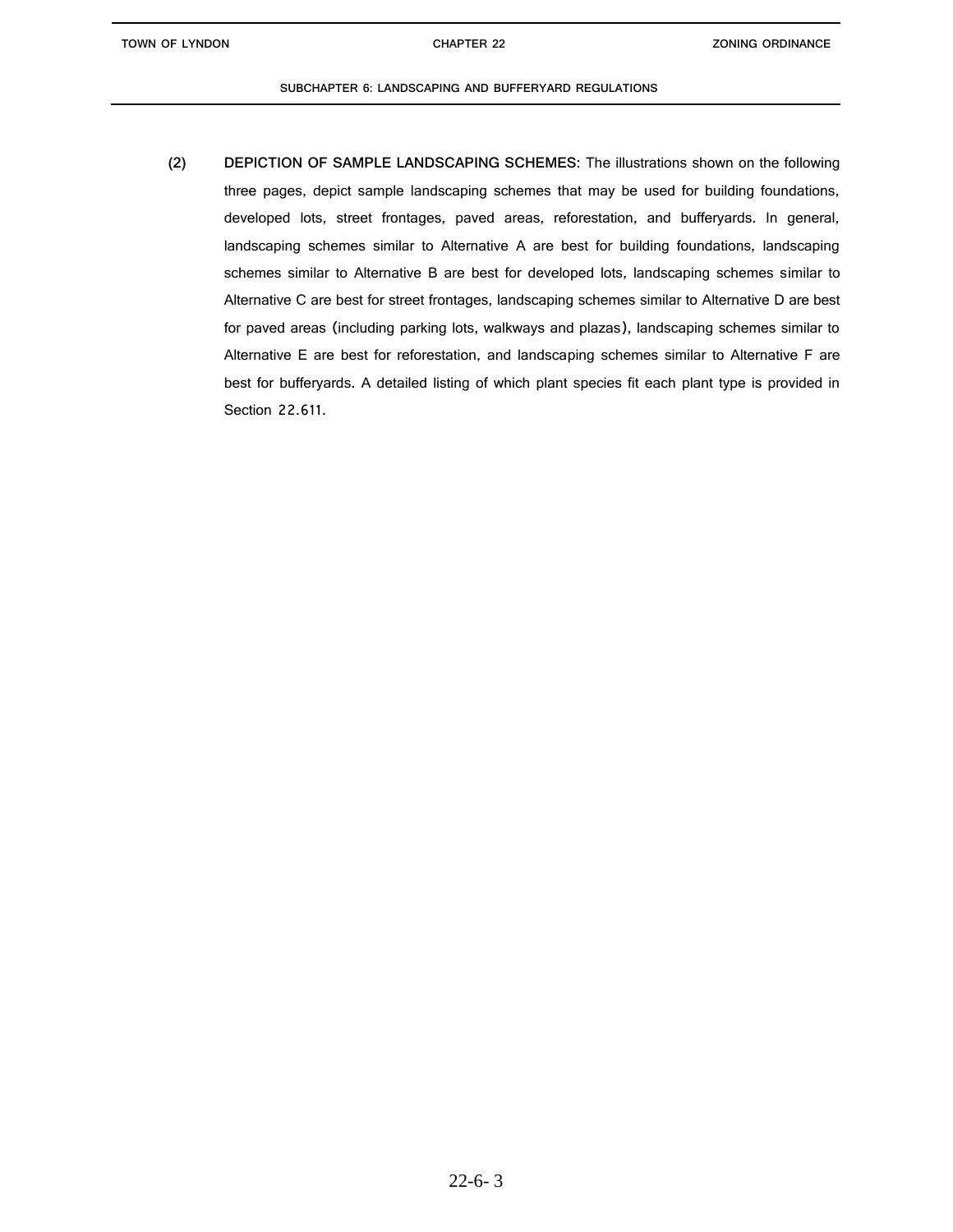# ļ Shrub and ground<br>cover plantings -**22.603 (2)** Medium and small. tree plantings **Alternative A: Best Suited for Building Foundations** 750 Landscaping Points: 20 medium trees 15 small shrubs 60 shrubs



**Alternative B: Best Suited for Developed Lots** 1250 Landscaping Points: 6 climax trees 8 tall trees 20 medium trees 41 evergreen plantings

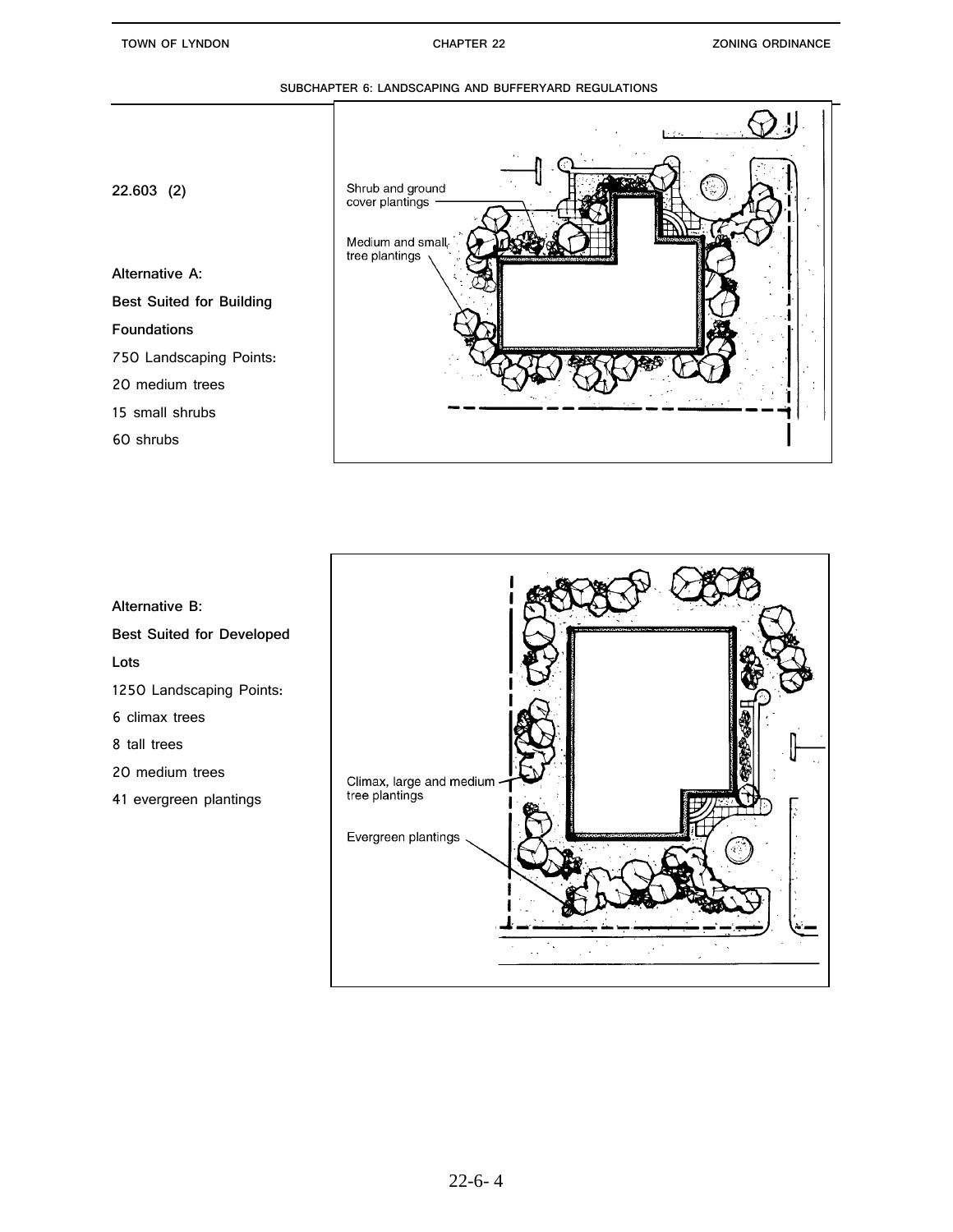# **22.603 (2)**

**Alternative C:**

**Best Suited for Street Frontages**

# **Option 1**

280 Landscaping Points:

- 2 climax trees
- 2 tall trees
- 8 small trees

# **Option 2**

- 280 Landscaping Points:
- 2 climax trees
- 2 tall trees
- 4 small trees
- 8 evergreen shrubs



# **Alternative D:**

### **OPTION 1 OPTION 2** Evergreen Clusters to Provide Dock A Screen/Buffer Evergreen Clusters **Hedge Screen** to Provide Along Street Screen/Buffer Large Trees within Paving Hedge Screen Provide Shading Along Street Climax and Lar Tree Islands to Trees on **Break Paving** Paving Periphe Expanse and to Provide Provide Planter Shading for Shade Trees

# **Best Suited for Paved Areas**

**Option 1**

880 Landscaping Points:

- 2 climax trees
- 13 tall trees
- 68 evergreen shrubs

# **Option 2**

880 Landscaping Points:

5 climax trees

6 tall trees

68 evergreen shrubs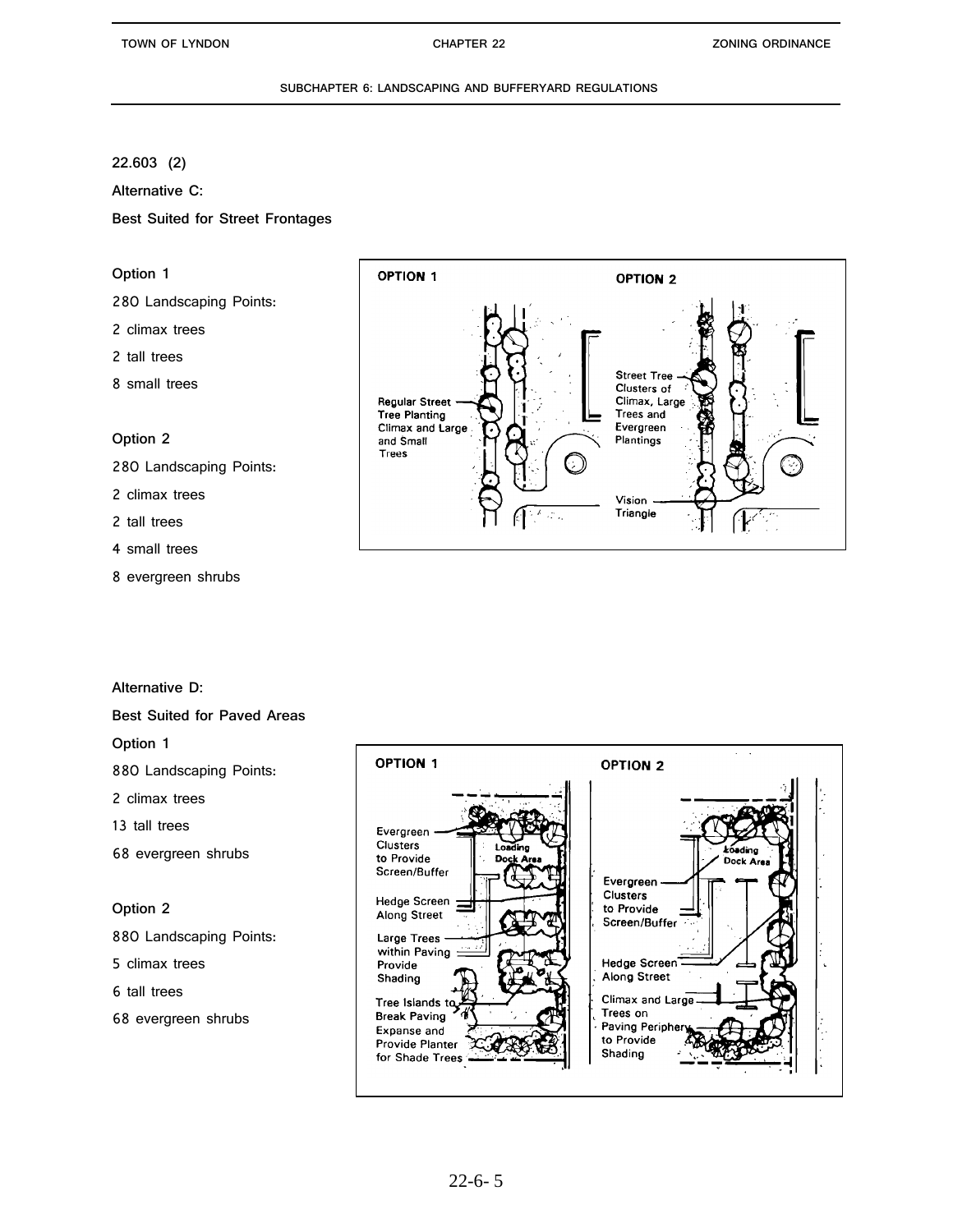**22.603 (2)**

**Alternative E: Best Suited for Reforestation**



**Alternative F:**

**Best Suited for Bufferyards**

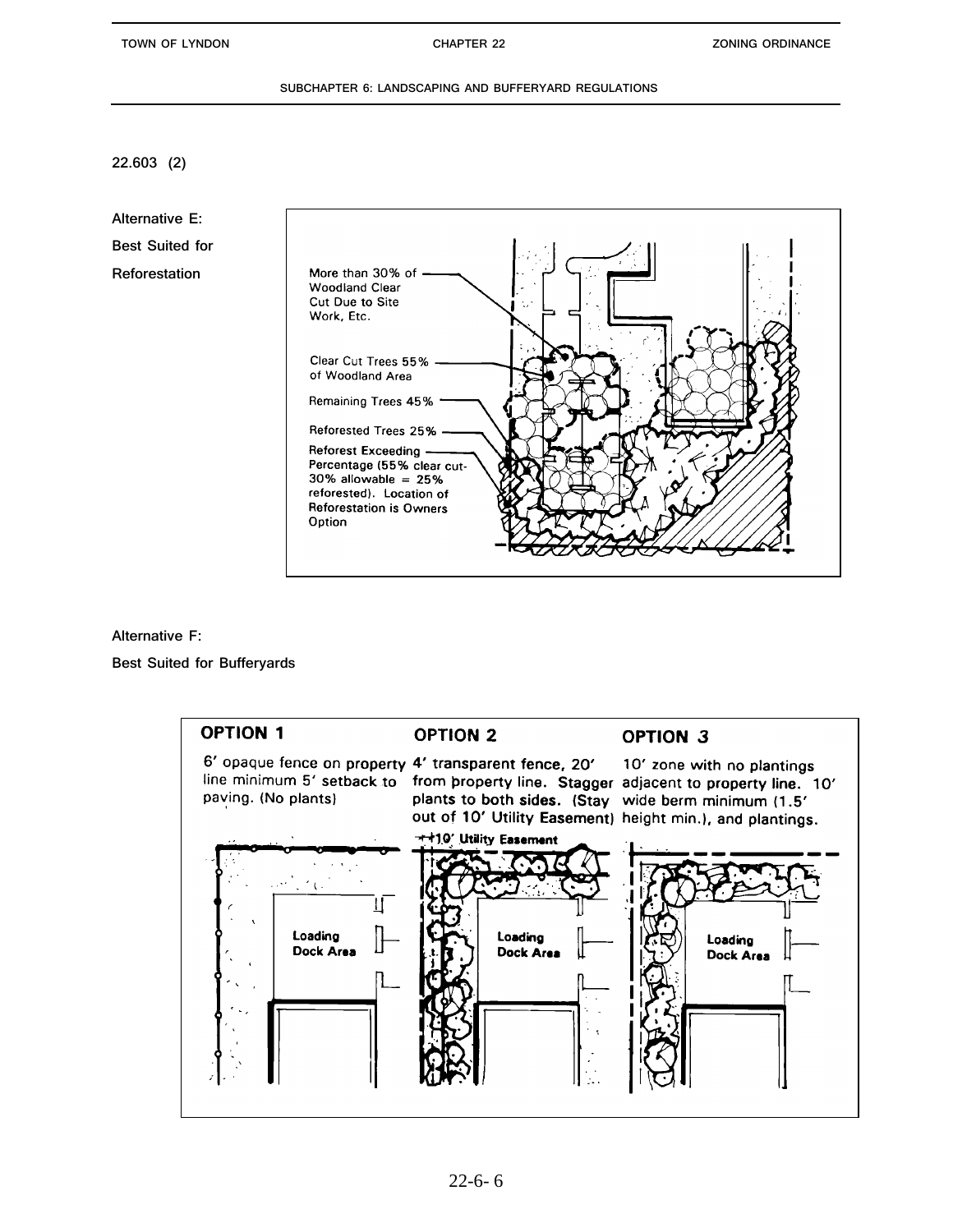- **22.603 (3) MEASUREMENT FOR LANDSCAPING REQUIREMENTS:** A minimum amount of landscaping points, based upon the zoning district in which the lot is located, is required for each of the following:
	- **(a) Building Foundations:** The foundation of each side of each building on a lot based upon linear feet of each building side (calculated below using AF@)
	- **(b) Street Frontage:** The length of each Street Frontage (calculated below using AS@)
	- **(c) Paved Areas:** The total combined area of each Paved Area (calculated below using AP@), and
	- **(d) Developed Lots:** The gross floor area of buildings on Developed Lots (calculated below using AB@).

The following diagram illustrates the measurement techniques used to determine these requirements:



Landscape Measurements



Paved Area = 
$$
(P_1 \times P_2) + (P_3 \times P_4) + (P_5 \times P_6) + (P_7 \times P_8) + (P_9 \times P_{10})
$$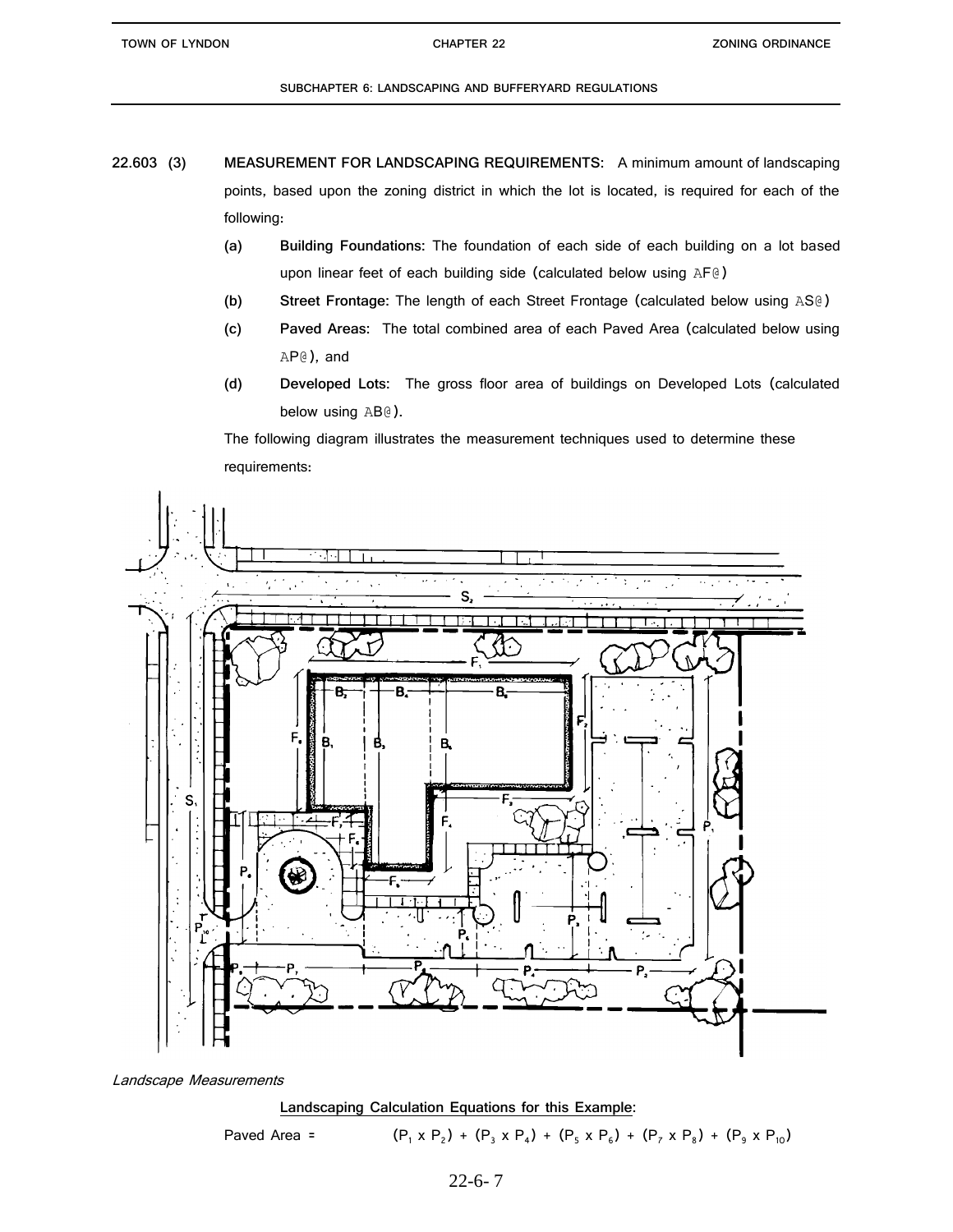L

| Street Frontage =                                                                   | $S_1$ , $S_2$ |                                                          |  |  |  |
|-------------------------------------------------------------------------------------|---------------|----------------------------------------------------------|--|--|--|
| Building Foundation = $F_1$ , $F_2$ , $F_3$ , $F_4$ , $F_5$ , $F_6$ , $F_7$ , $F_8$ |               |                                                          |  |  |  |
| Building Floor Area =                                                               |               | $(B_1 \times B_2) + (B_3 \times B_4) + (B_5 \times B_6)$ |  |  |  |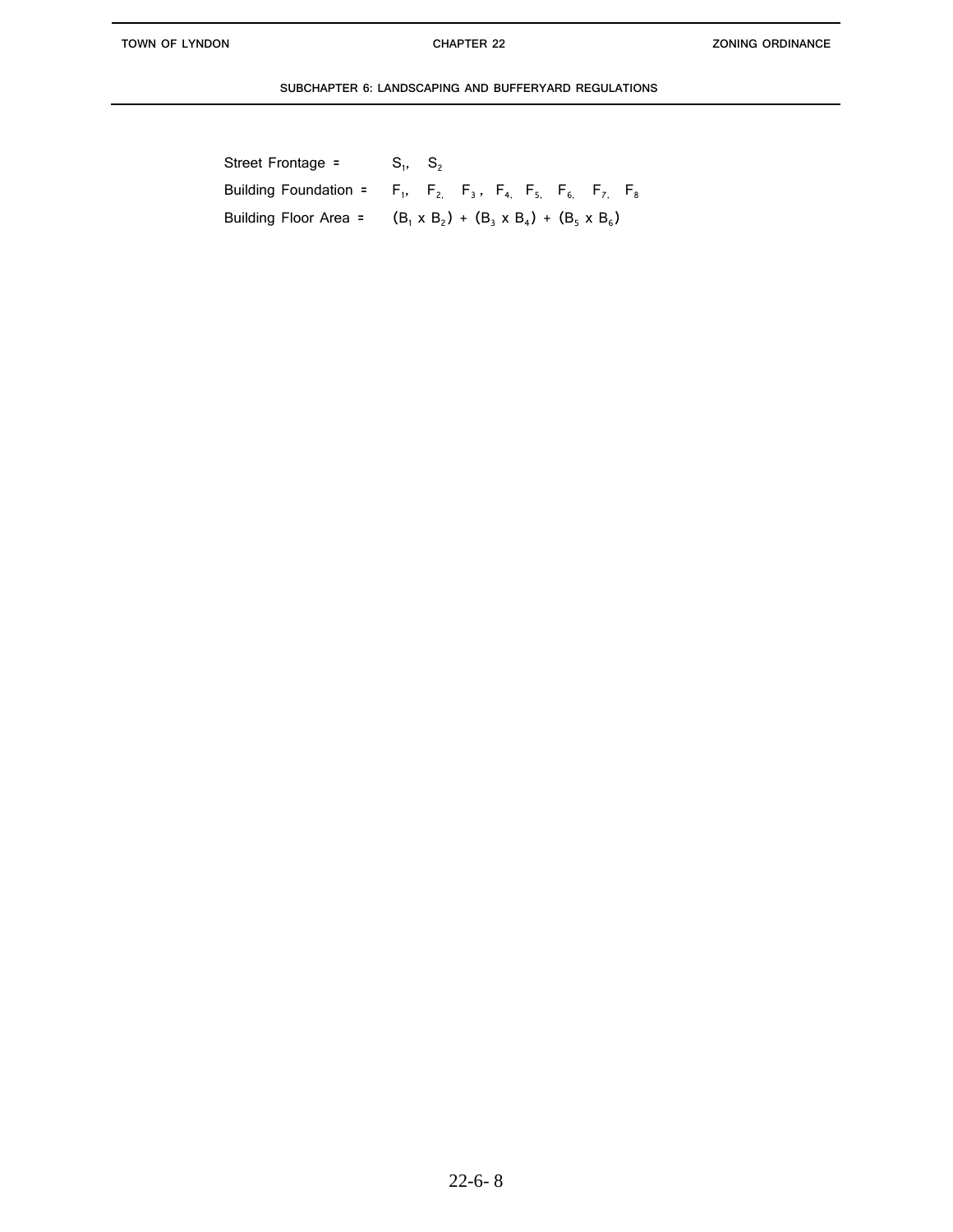**TOWN OF LYNDON CHAPTER 22**

### **SUBCHAPTER 6: LANDSCAPING AND BUFFERYARD REGULATIONS**

# **22.604 LANDSCAPING REQUIREMENTS FOR REGULAR DEVELOPMENT**

- **(1) BUILDING FOUNDATIONS:** This Section requires that certain buildings, or building additions, constructed after the effective date of this chapter be accented by a minimum amount of landscaping placed near the building foundation.
	- **(a)** Landscaping required by this Section shall be placed so that at maturity, the plant's drip line is located within 10 feet of the building foundation. Such landscaping shall not be located in those areas required for landscaping as street frontages, paved areas, protected green space areas, reforestation areas, or bufferyards. See 22.603(2)(A) for a suggested scheme.
	- **(b)** For each 100 feet of building foundation perimeter, the number of landscaping points per building side, established in Table 22.604, shall be provided, installed and permanently maintained per the requirements of Section 22.613.
	- **(c)** Climax trees and tall trees shall not be used to meet this requirement. The intent of this Section is to require a visual break in the mass of buildings and to require a visual screen of a minimum of 6 feet in height for all exterior perimeter appurtenances (such as HVAC/utility boxes, standpipes, stormwater discharge pipes and other pipes.)
	- **(d)** Where the officially approved site plan depicts a future building extension, the foundation landscaping requirement shall be calculated by measuring the length of the total perimeter. However, foundation plantings need only be installed based on the landscape points calculated from the portions of the building perimeter that will not be affected by building extension. If this results in point requirements which are not met through the initial planting, then said requirement shall be met within five years of building permit issuance, or as extended in writing by the Committee.
- **(2) HIGHWAY FRONTAGES:** This Section requires that street frontages on certain lots developed after the effective date of this chapter contain a minimum amount of landscaping in those areas which abut the right-of-way of a public highway.
	- **(a)** All landscaping used to meet this requirement shall be located within 10 feet of the public right-of-way. In no instance shall such landscaping be located within a public right-of-way. See Section 22.603(2)(C) for a suggested landscaping scheme. Landscaping shall not impede vehicle or pedestrian visibility.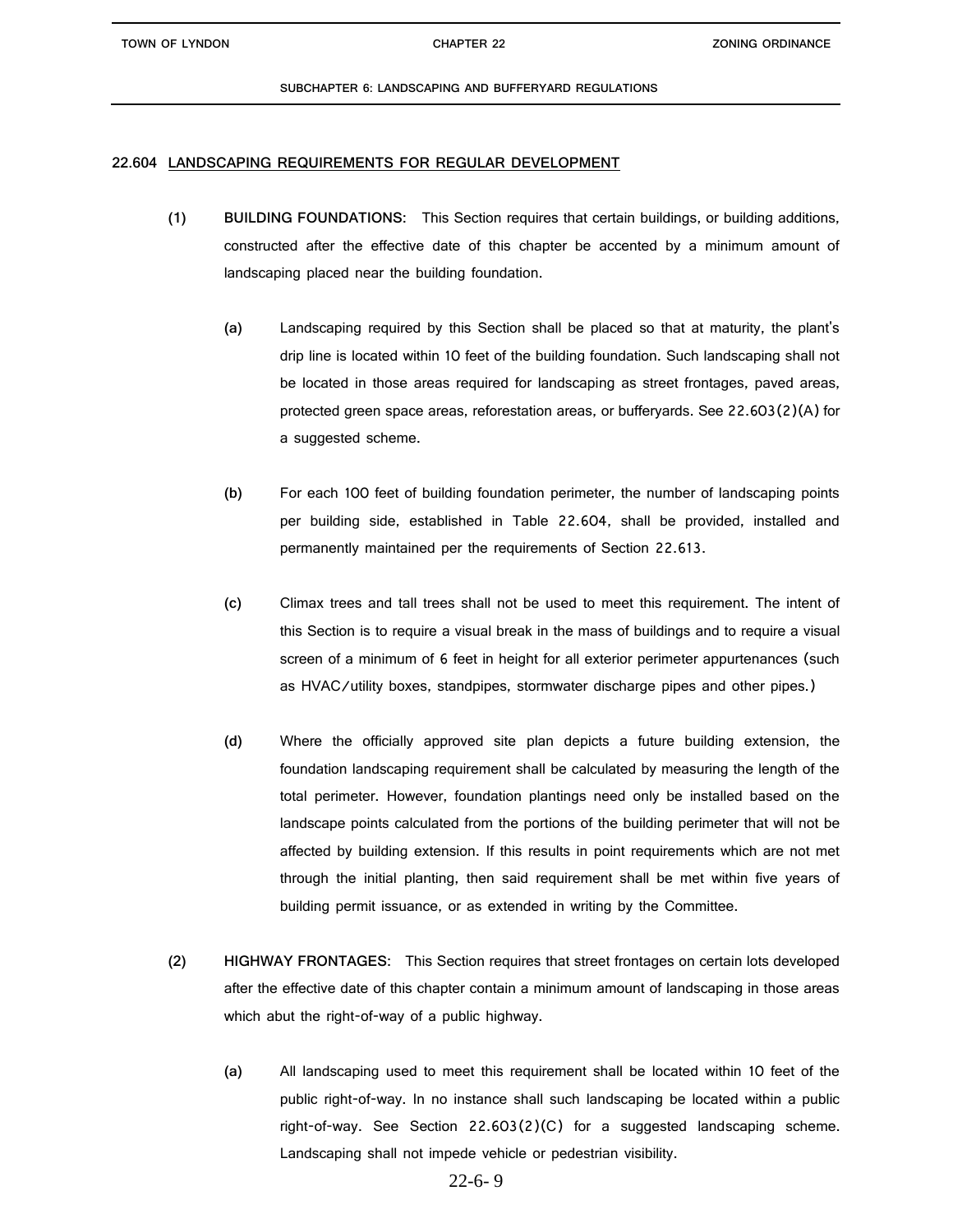- **(b)** For every 100 linear feet of street frontage where a developed lot abuts a public rightof-way, the number of landscaping points established in Table 22.604 shall be provided on a prorated basis, and installed and maintained per the requirements of Section 22.613.
- **(c)** Shrubs shall not be used to meet this requirement. A minimum of 50% of all points shall be devoted to climax and/or tall trees and a minimum of 30% of all points shall be devoted to medium trees.
- **(3) PAVED AREAS:** This Section requires that paved areas on certain lots developed after the effective date of this chapter contain a minimum amount of landscaping within, or within 10 feet of, the paved area. The intent is to require a continuous visual screen of parking areas from public rights-of-way at a minimum height of 40 inches.
	- **(a)** A minimum of 360 square feet of landscaped area, which shall be located within 10 feet of the paved area, is required for the placement of every 100 landscaping points. Said area does not have to be provided in one contiguous area. Sample configurations are depicted in Section 22.603. Plants used to fulfill this requirement shall visually screen parking, loading and circulation areas from view from public highways.
	- **(b)** For every 20 off-street parking stalls or 10,000 square feet of pavement (whichever yields the greater landscaping requirement) located in a development, the number of landscaping points established in Table 22.604 shall be provided on a prorated basis, and installed and maintained per the requirements of Section 22.613. A minimum of 30% of all points shall be devoted to climax and/or tall trees and a minimum of 40% of all points shall be devoted to shrubs.
	- **(c)** Parking lot design shall employ interior landscaped islands with a minimum of 400 square feet at all parking isle ends, and in addition shall provide a minimum of one landscaped island of a minimum of 400 square feet in each parking isle for every 20 cars in that aisle. Aisle-end islands shall count toward meeting this requirement. Landscaped medians shall be used to break large parking areas into distinct pods, with a maximum of 100 spaces in any one pod.
- **(4) DEVELOPED LOTS:** This Section requires that certain lots developed after the effective date of this chapter contain a minimum amount of landscaping.

# 22-6- 10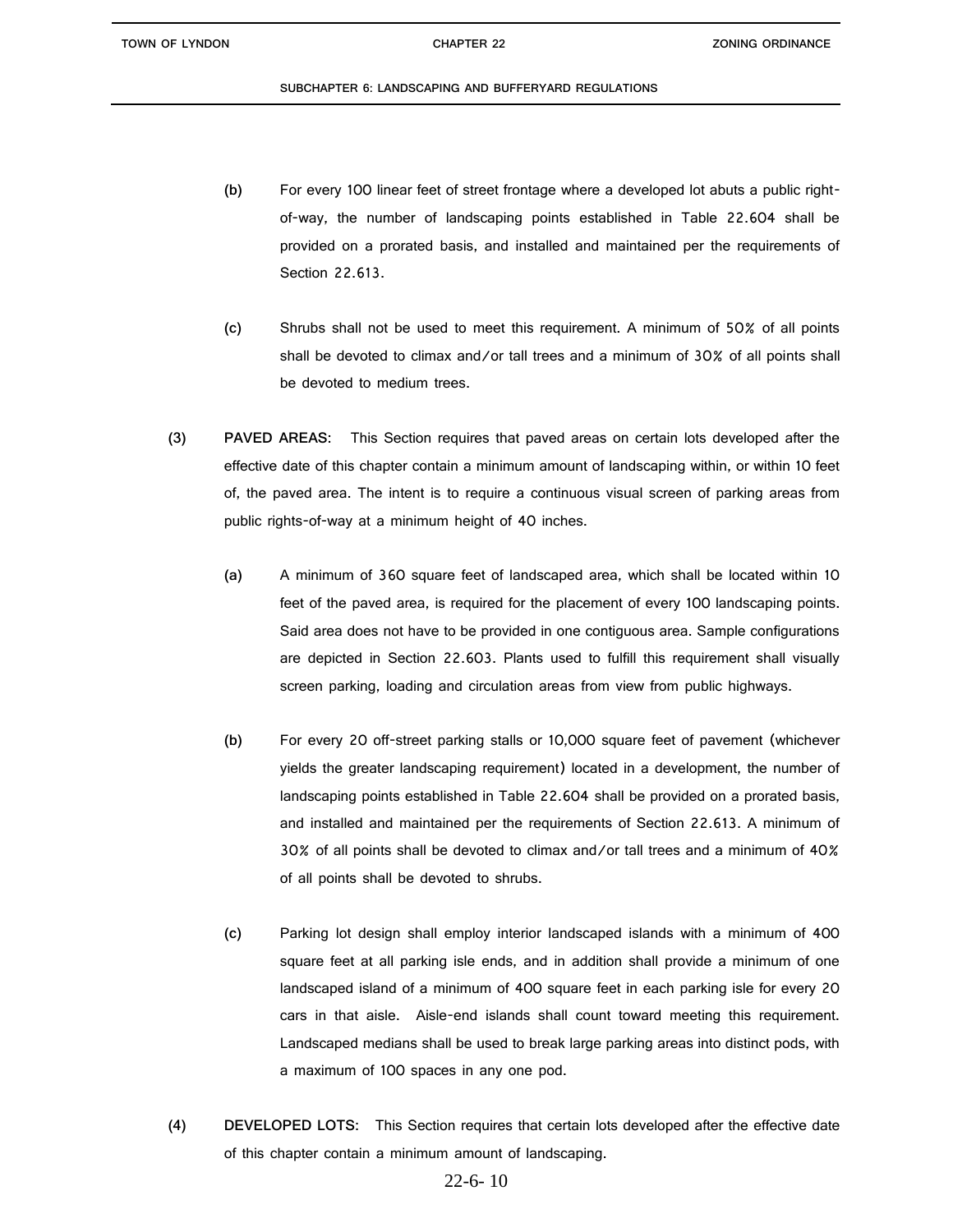- **(a)** Landscaping required by this Section shall be located within 100 feet of the principal or accessory structures, but outside of and away from those areas required for the landscaping of building foundations, highway frontages, paved areas, green space areas, reforestation areas, and bufferyards. See Section 22.603(2)(B) for a suggest landscaping scheme.
- **(b)** The number of landscaping points established in Table 22.604 shall be provided on a prorated basis for every 1,000 square feet of gross floor area, and installed and maintained per the requirements of Section 22.613.
- **(c)** The intent of this Section is to provide yard shade and to require a visual screen of a minimum of 6 feet in height for all detached exterior appurtenances (such as HVAC, utility boxes, standpipes, storm water discharge pipes and other unsightly areas.)
- **(5) FLEXIBILITY OF DESIGN:** Landscaping design flexibility is encouraged, provided the purpose and intent of this Article is preserved. It is recognized that the configuration of buildings, paved areas, and highways on some lots may make the application of the foregoing rules difficult or confusing (e.g. when a parking lot is located next to a street, is landscaping between the street and the lot considered landscaping for Astreet frontage@ or Apaved areas?@). The Zoning Administrator is hereby authorized to resolve these types of problems and to promote design flexibility, provided the purpose and intent of this Article shall, at all times, be preserved.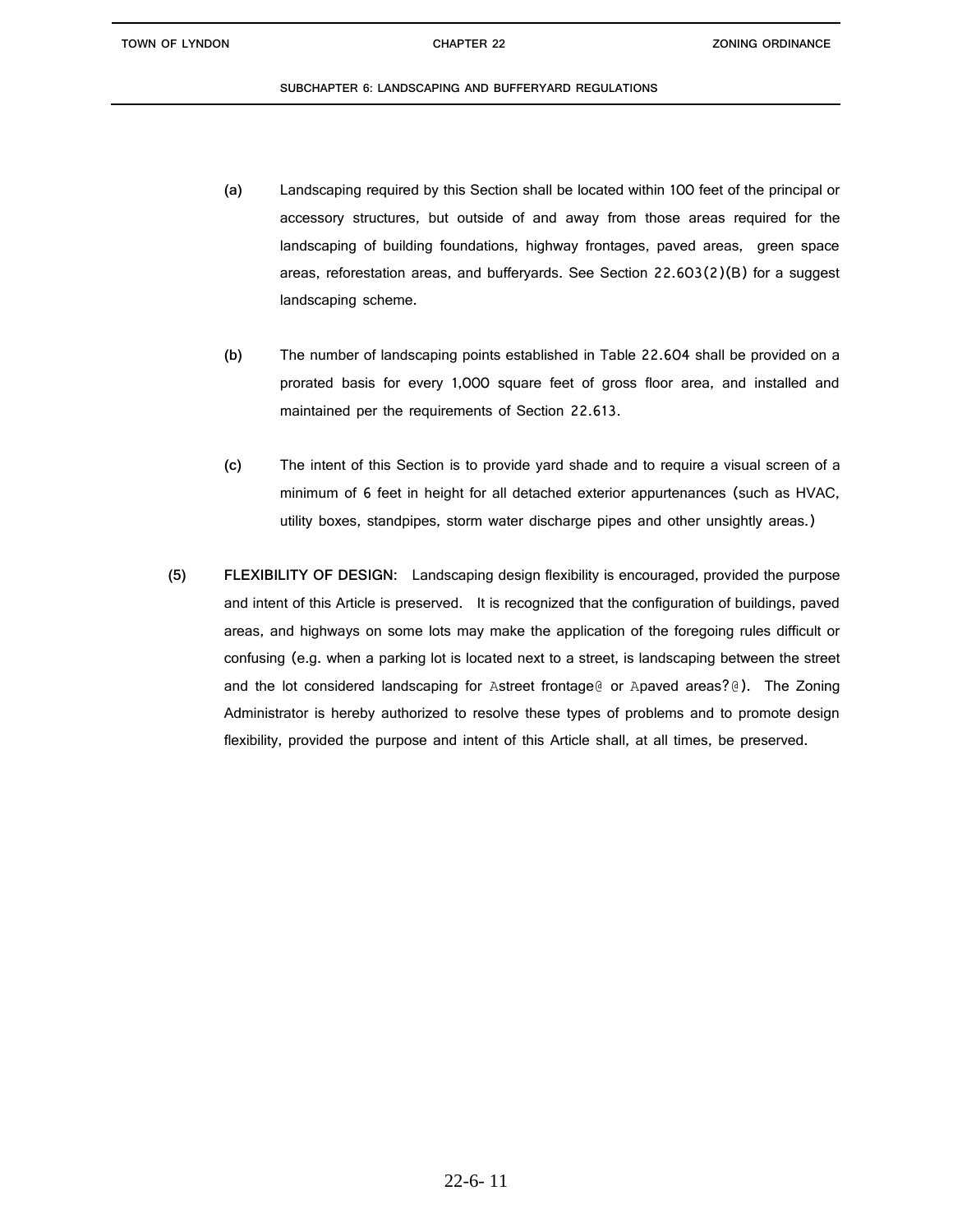**Table 22.604: Landscaping Requirements for Regular Development**

|        |                                                                        | Components           |                       |                    |                      |  |  |
|--------|------------------------------------------------------------------------|----------------------|-----------------------|--------------------|----------------------|--|--|
|        |                                                                        | <b>Building</b>      | <b>Street</b>         |                    |                      |  |  |
|        |                                                                        | Foundation           | Frontages             | <b>Paved Areas</b> | Developed Lots       |  |  |
|        |                                                                        | Climax trees and     | No Shrubs: Min.       | A min. of 30% of   | All plant categories |  |  |
|        |                                                                        | tall trees shall not | of 50% of points      | points devoted to  | can be used to       |  |  |
|        |                                                                        | be used to meet      | devoted to            | climax/tall trees  | meet requirements    |  |  |
|        |                                                                        | this requirement     | climax/tall trees     | and 40% to shrubs  |                      |  |  |
|        |                                                                        |                      | and 30% to med.       |                    |                      |  |  |
|        | Types of Landscaping <sup>1</sup>                                      |                      | trees                 |                    |                      |  |  |
|        |                                                                        | Located so that at   | Located within 10=    | Within paved area  | Located away from    |  |  |
|        |                                                                        | maturity the         | of the public right-  | or within 10= of   | areas that meet      |  |  |
|        |                                                                        | plant=s drip line is | of-way                | the paved area     | other landscaping    |  |  |
|        |                                                                        | located within 10=   |                       |                    | requirements (i.e.,  |  |  |
|        |                                                                        | of building          |                       |                    | building foundation, |  |  |
|        |                                                                        | foundation           |                       |                    | street frontage,     |  |  |
|        | Placement of Landscaping <sup>1</sup>                                  |                      |                       |                    | paved areas)         |  |  |
|        |                                                                        | Points per 100= of   | Points per 100        | Greater of: points | Points per 1,000     |  |  |
|        |                                                                        | building foundation  | linear feet of street | per 20 parking     | sq. ft. of building  |  |  |
|        |                                                                        |                      | frontage              | stalls or per      | footprint            |  |  |
|        |                                                                        |                      |                       | 10,000 sq. ft. of  |                      |  |  |
|        |                                                                        |                      |                       | parking area       |                      |  |  |
|        | Calculation of Landscaping Points <sup>1</sup>                         |                      |                       |                    |                      |  |  |
|        | Agricultural (AG)                                                      | $\Omega$             | O                     | O                  | O                    |  |  |
| Z      | Rural Residential (RR)                                                 | 0                    | O                     | $\mathsf{O}$       | O                    |  |  |
| o<br>n | Single-family Residential                                              | O                    | 0                     | 0                  | 0                    |  |  |
| i      | Multi-family Residential                                               | 40                   | 40                    | 80                 | 20                   |  |  |
| n      | General Business (GB)                                                  | 20                   | 20                    | 40                 | 10 <sup>1</sup>      |  |  |
| g<br>D | Light Industrial (LI)                                                  | 30                   | 30                    | 30                 | 10                   |  |  |
|        | Heavy Industrial (HI)                                                  | 20                   | 20                    | 20                 | 5                    |  |  |
|        | <sup>1</sup> See Section 22.603(2) for examples of landscaping schemes |                      |                       |                    |                      |  |  |
|        |                                                                        |                      |                       |                    |                      |  |  |

### **t s 22.605 B 22. 607 RESERVED FOR FUTURE USE**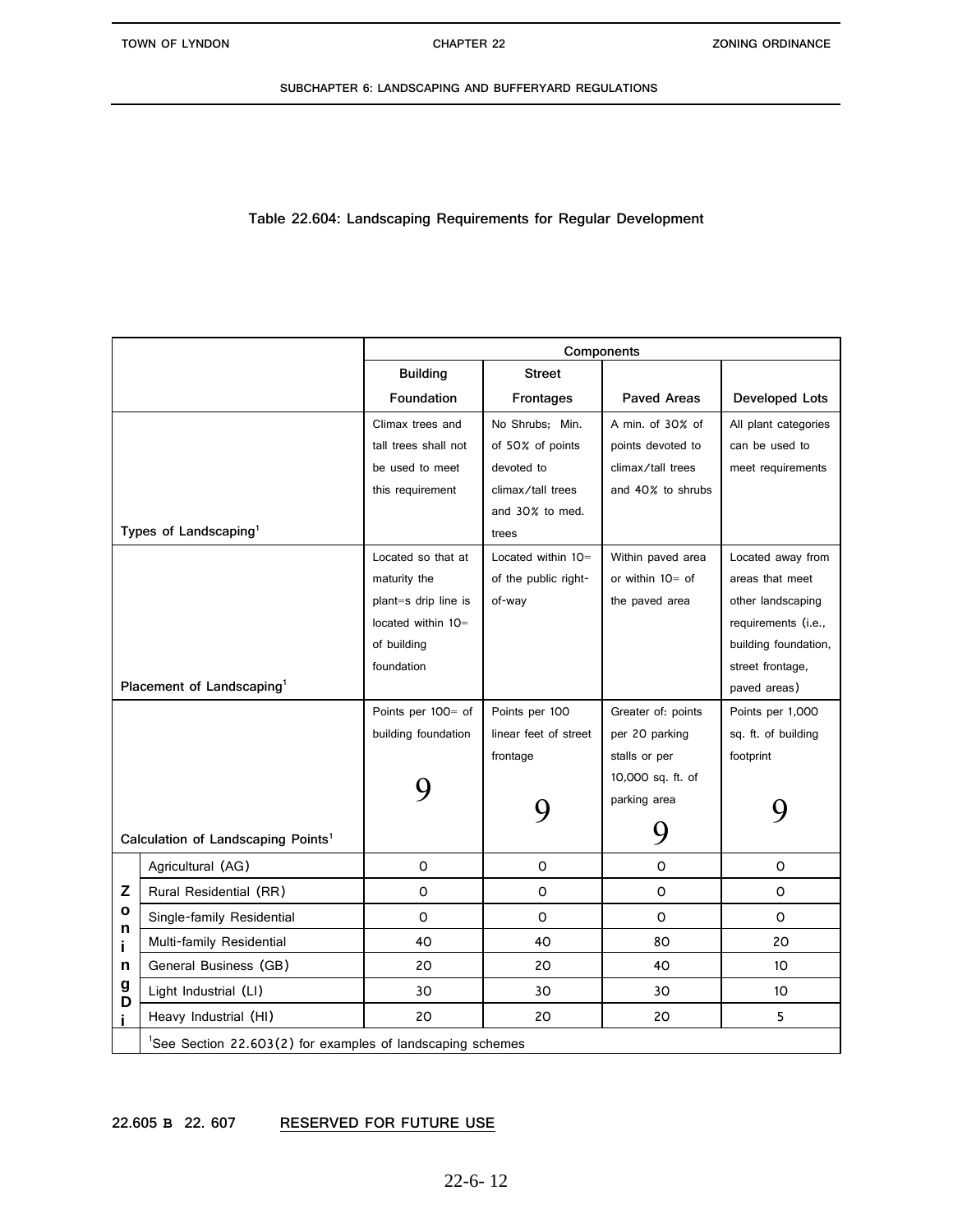# **22.608 LANDSCAPING REQUIREMENTS FOR GREEN SPACES** (None at this time)

# **22.609 LANDSCAPING REQUIREMENTS FOR REQUIRED REFORESTATION**

- **(1)** This Section requires that each area required to be reforested, be reforested and maintained in a manner appropriate to site conditions.
- **(2)** A detailed reforestation plan shall be submitted by the property owner and approved by the Committee prior to clear cutting. This plan may be reviewed by a reforestation consultant chosen by the Committee, with funding for consulting services provided by the Petitioner. Rationale: The provisions of this Section are designed to ensure that reforestation efforts required as part of woodland disruption mitigation standards result in the thorough and reasonably rapid replacement of the important and varied environmental functions which woodlands provide.

# **22.610 LANDSCAPING REQUIREMENTS FOR BUFFERYARDS**

- **(1) PURPOSE:** This Section provides the landscaping and width requirements for bufferyards on lots developed after the effective date of this chapter. A bufferyard is a combination of distance and a visual buffer or barrier. It includes an area, together with the combination of plantings, berms and fencing,that are required to eliminate or reduce existing or potential nuisances. These nuisances can often occur between adjacent zoning districts. Such nuisances are dirt, litter, noise, glare of lights, signs, and incompatible land uses, buildings or parking areas. Rationale: One of zoning's most important functions is the separation of land uses into districts which have similar character and contain compatible uses. The location of districts is supposed to provide protection, but in the Town, this is not always the case since zoning districts permitting uses as diverse as single-family residential and industrial uses were located next to one another long before the effective date of this chapter. Bufferyards will operate to minimize the negative impact of any future use on neighboring uses.
- **(2) REQUIRED LOCATIONS FOR BUFFERYARDS:** Bufferyards shall be located along (and within) the outer perimeter of a lot wherever two different zoning districts abut one another. Bufferyards shall not be required in front yards.
- **(3) DETERMINATION OF REQUIRED BUFFERYARD:** The determination of bufferyard requirements is a two-staged process. First, the required level of bufferyard opacity is determined using Table 610(5)(a). Second, the selection of the appropriate combination of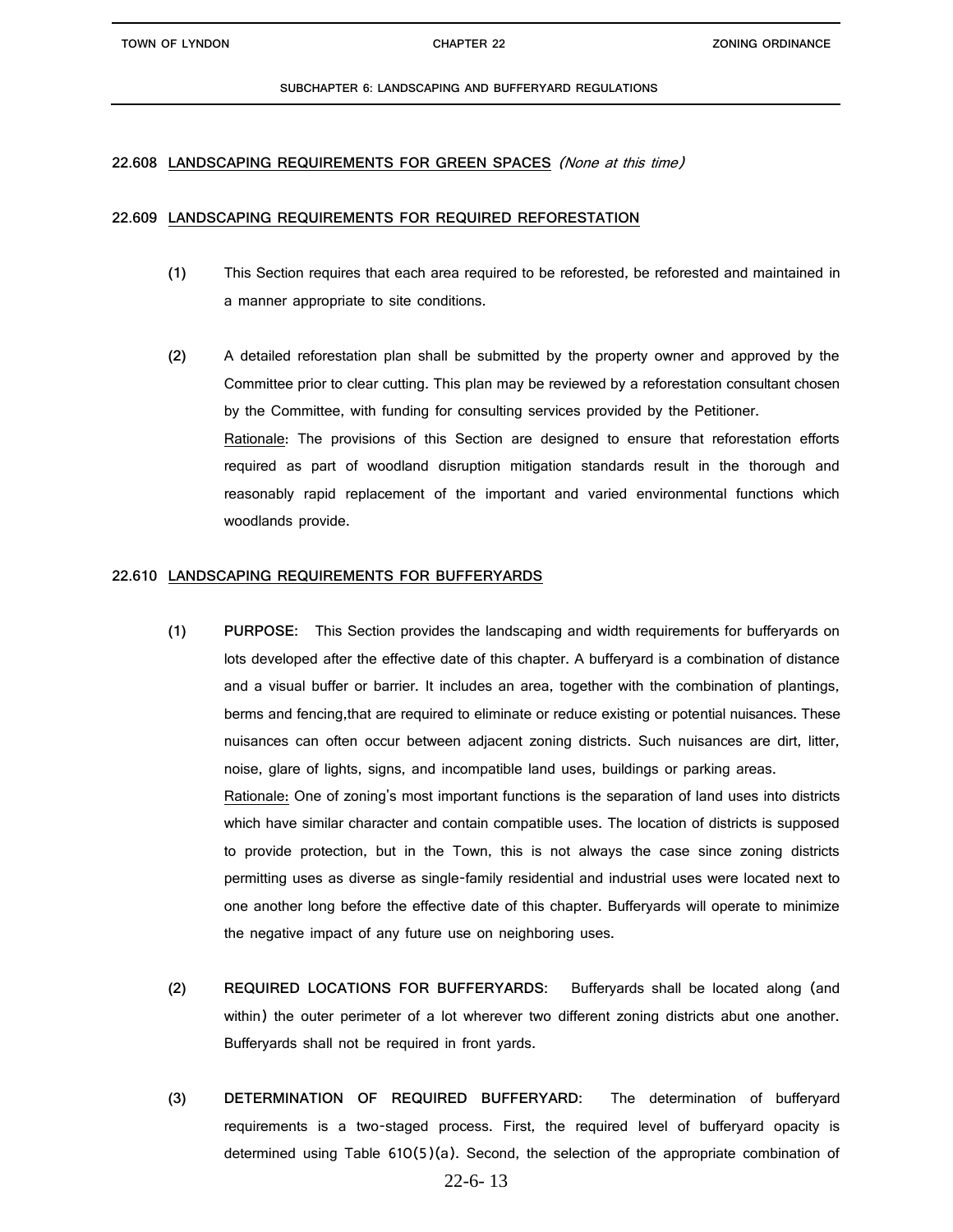width, landscaping and structure to achieve the required opacity is determined using Table 610(5)(b).

- **(a) Step 1: Opacity:** Opacity is a quantitatively-derived measure which indicates the degree to which a particular bufferyard screens the adjoining property. Table  $610(5)(a)$  shall be used to determine the minimum level of opacity for the required bufferyard. The required level of opacity is determined by the value given in the cell of the table at which the column heading along the top row of the table (representing the subject property's zoning district) intersects with the row heading along the left hand side of the table (representing the adjacent property's zoning district). The value listed is the required level of opacity for the bufferyard on the subject property. The required level of opacity indicated by Table  $610(4)(a)$  is directly related to the degree to which the potential character of development differs between different zoning districts. The provisions of this Section indicate the minimum requirements for bufferyards located along zoning district boundaries.
- **(b) Step 2: Bufferyard Requirements:** For each level of opacity listed in Table 610(5)(a), a wide variety of width, landscaping point, berm, and structure combinations are possible. These are listed in Table  $610(5)(b)$ . The requirements listed in Table 610(5)(b) pertain to the number of landscaping points, the minimum bufferyard width, and the type of berm or fencing required within every 100 feet of required bufferyard. A variety of landscaping point options are available and may be mixed within distinct portions of the same bufferyard. Section 603 describes the various available landscaping point alternatives. Section 611 provides a listing of tree and shrub species which correspond the landscaping point descriptions.
- **(4) MODIFICATION THROUGH AGREEMENT OF ADJACENT OWNERS:** Adjacent property owners may establish, through a written agreement, recorded in the Office of the Register of Deeds and filed with the Town, that an adjacent property owner shall agree to provide a partial or full portion of the required bufferyard on an immediately adjacent portion of their land, thereby exempting the developer from providing all or a portion of the bufferyard on his property.

# **(5) TABLES FOR REQUIRED BUFFERYARDS:**

**Table 22.610(5)(a): Required Bufferyard Opacity Values**

# 22-6- 14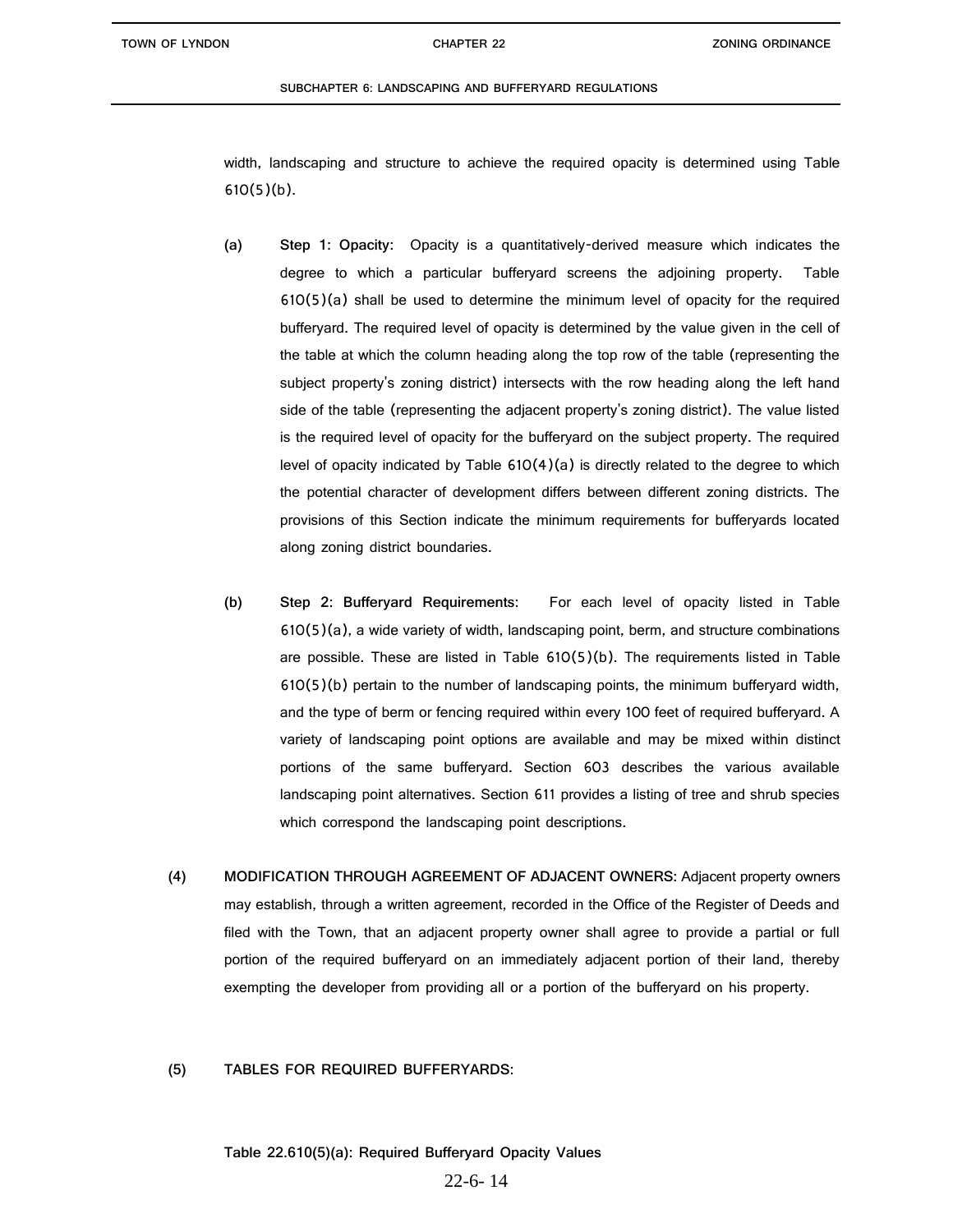| Adjacent Property=s Zoning District |                                    |           |           |                                                           |     |     |     |              |
|-------------------------------------|------------------------------------|-----------|-----------|-----------------------------------------------------------|-----|-----|-----|--------------|
|                                     | Subject Property=s Zoning District |           |           |                                                           |     |     |     |              |
|                                     | AG                                 | <b>RR</b> | <b>SF</b> | MF                                                        | GB  | П   | HI  | <b>PB</b>    |
| AG                                  | na                                 | na        | na        | 0.4                                                       | 0.4 | 0.4 | 0.6 | $\mathbf{1}$ |
| <b>RR</b>                           | na                                 | na        | na        | 0.5                                                       | 0.6 | 0.6 | 0.8 | $\mathbf{1}$ |
| SF                                  | na                                 | na        | na        | 0.5                                                       | O.6 | 0.4 | 1.0 | $\mathbf{1}$ |
| MF                                  | na                                 | na        | na        | na                                                        | 0.6 | 0.6 | 1.0 | $\mathbf{1}$ |
| GB                                  | na                                 | na        | na        | 0.6                                                       | na  | 0.4 | 0.6 | $\mathbf{1}$ |
| П                                   | na                                 | na        | na        | 0.6                                                       | O.4 | na  | 0.3 | $\mathbf{1}$ |
| HI                                  | na                                 | na        | na        | 1.0                                                       | 0.6 | 0.3 | na  | $\mathbf{1}$ |
| PB                                  | na                                 | na        | na        | 0.5                                                       | 0.5 | 0.6 | 0.8 | $\mathbf{1}$ |
| $\mathbf{1}$                        |                                    |           |           | As per the terms of the Planned Business Development PIP. |     |     |     |              |

**Table 22.610(5)(b) Detailed Bufferyard Requirements**

| Opacity | # Landscaping<br>Points/100 feet | Width  | <b>Required Structure</b>                 |
|---------|----------------------------------|--------|-------------------------------------------|
|         | 00                               | $10=+$ | Minimum 44" picket fence <sup>1</sup>     |
|         | OO                               | $10=+$ | Minimum $4=$ wood rail fence <sup>1</sup> |
|         | 40                               | $10 =$ | $\qquad \qquad \blacksquare$              |
|         | 36                               | $15 =$ | -                                         |
|         | 33                               | $20 =$ | $\qquad \qquad \blacksquare$              |
|         | 31                               | $25 =$ |                                           |
| 0.05    | 29                               | $30=$  |                                           |
|         | OO                               | $10=+$ | Minimum 44@ picket fence <sup>1</sup>     |
|         | 38                               | $10=+$ | Minimum $4=$ wood rail fence <sup>1</sup> |
|         | 91                               | $10=$  |                                           |
|         | 80                               | $15=$  | -                                         |
|         | 73                               | $20 =$ |                                           |
| 0.10    | 68                               | $25 =$ |                                           |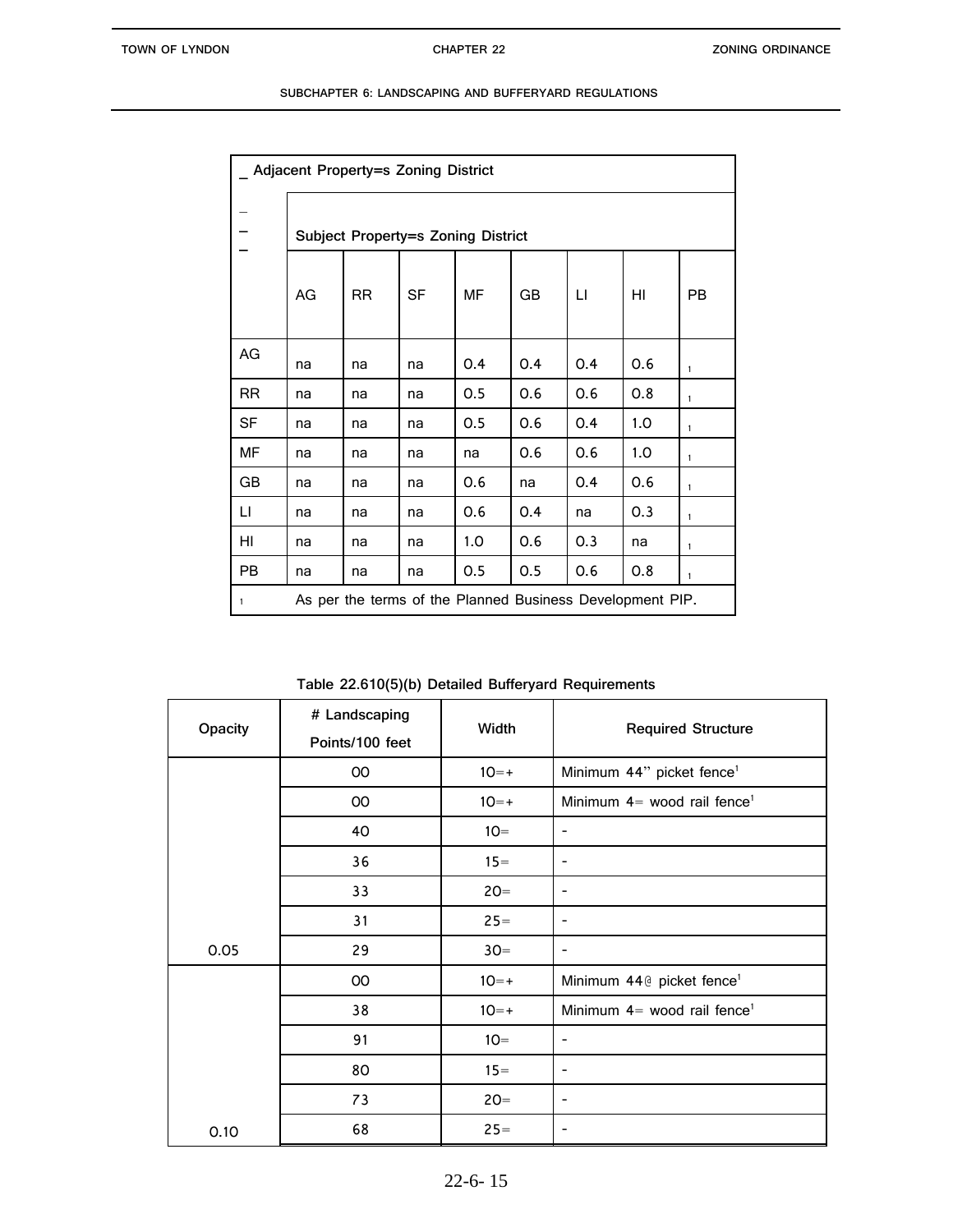| Opacity | # Landscaping<br>Points/100 feet | Width    | <b>Required Structure</b>                         |
|---------|----------------------------------|----------|---------------------------------------------------|
|         | 65                               | $30=$    | $\overline{\phantom{a}}$                          |
|         | 62                               | $35=+$   | $\blacksquare$                                    |
|         | OO                               | $35=+$   | Minimum $4=$ berm                                 |
|         | $00\,$                           | $10=+$   | Minimum $6=$ solid fence <sup>1</sup>             |
|         | 84                               | $10=+$   | Minimum 44@ picket fence <sup>1</sup>             |
|         | 133                              | $15 = +$ | Minimum $4=$ wood rail fence <sup>1</sup>         |
|         | 198                              | $15 =$   | $\frac{1}{2}$                                     |
|         | 173                              | $20 =$   | $\overline{\phantom{a}}$                          |
|         | 158                              | $25 =$   | $\overline{\phantom{a}}$                          |
|         | 149                              | $30=$    | $\overline{\phantom{a}}$                          |
|         | 140                              | $35 =$   | $\overline{\phantom{a}}$                          |
|         | 10 <sup>°</sup>                  | $35=+$   | Minimum $4=$ berm                                 |
|         | 135                              | $40@+$   | $\blacksquare$                                    |
| 0.20    | $00\,$                           | $40=+$   | Minimum 5= berm                                   |
|         | $00\,$                           | $10=+$   | Minimum $6=$ solid fence <sup>1</sup>             |
|         | 198                              | $15 = +$ | Minimum 44 <sup>®</sup> picket fence <sup>1</sup> |
|         | 320                              | $20 =$   |                                                   |
|         | 240                              | $20=+$   | Minimum $4=$ wood rail fence <sup>1</sup>         |
|         | 276                              | $25 =$   | $\overline{\phantom{a}}$                          |
|         | 252                              | $30=$    | $\overline{\phantom{a}}$                          |
|         | 235                              | $35 =$   | $\overline{\phantom{0}}$                          |
|         | 104                              | $35=+$   | Minimum $4=$ berm                                 |
|         | 223                              | $40=$    | $\overline{\phantom{a}}$                          |
|         | 44                               | $40=+$   | Minimum $5=$ berm                                 |
|         | 215                              | $45=$    | $\blacksquare$                                    |
|         | 209                              | $50=+$   | $\overline{\phantom{a}}$                          |
| 0.30    | $00\,$                           | $50=+$   | Minimum 6= berm                                   |
|         | 53                               | $10=+$   | Minimum $6=$ solid fence <sup>1</sup>             |
|         | 330                              | $20=+$   | Minimum 44@ picket fence <sup>1</sup>             |
|         | 440                              | $25=$    | $\overline{\phantom{a}}$                          |
|         | 362                              | $25=+$   | Minimum $4=$ wood rail fence <sup>1</sup>         |
| 0.40    | 385                              | $30=$    | $\overline{\phantom{a}}$                          |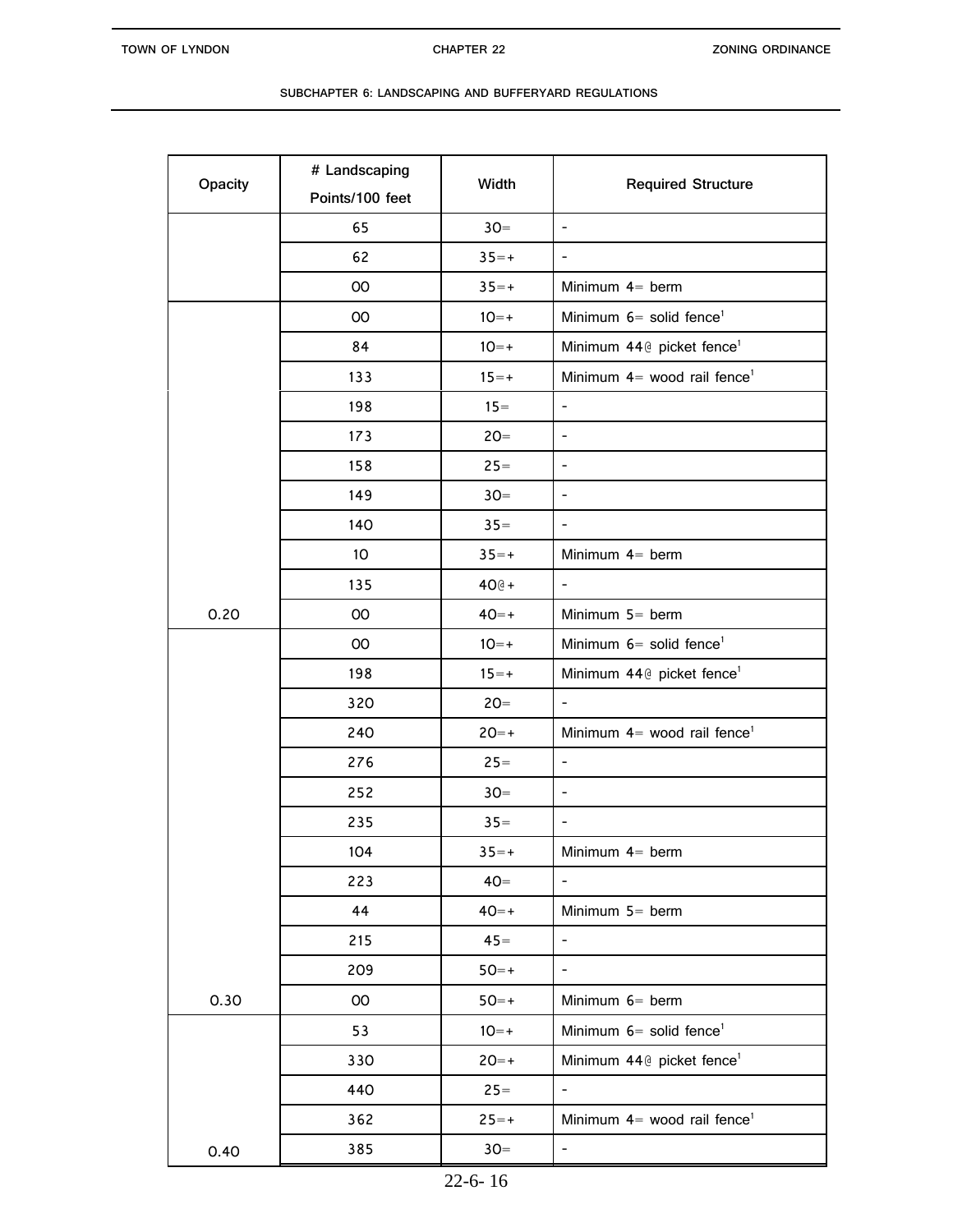| Opacity | # Landscaping<br>Points/100 feet | Width    | <b>Required Structure</b>                 |
|---------|----------------------------------|----------|-------------------------------------------|
|         | 349                              | $35 =$   | $\mathbf{r}$                              |
|         | 208                              | $35=+$   | Minimum $4=$ berm                         |
|         | 327                              | $40=$    | $\overline{\phantom{a}}$                  |
|         | 148                              | $40=+$   | Minimum $5=$ berm                         |
|         | 310                              | $45=$    | $\blacksquare$                            |
|         | 299                              | $50=+$   | $\overline{\phantom{a}}$                  |
|         | 56                               | $50=+$   | Minimum $6=$ berm                         |
|         | 135                              | $15 = +$ | Minimum $6=$ solid fence <sup>1</sup>     |
|         | 564                              | $30=$    | $\overline{\phantom{a}}$                  |
|         | 405                              | $30=+$   | Minimum 440 picket fence <sup>1</sup>     |
|         | 492                              | $30=+$   | Minimum $4=$ wood rail fence <sup>1</sup> |
|         | 499                              | $35 =$   | $\overline{\phantom{a}}$                  |
|         | 319                              | $35=+$   | Minimum $4=$ berm                         |
|         | 454                              | $40=$    | $\overline{\phantom{a}}$                  |
|         | 261                              | $40=+$   | Minimum $5=$ berm                         |
|         | 422                              | $45=$    | $\overline{\phantom{a}}$                  |
|         | 405                              | $50=$    | $\blacksquare$                            |
|         | 160                              | $50=+$   | Minimum 6=berm                            |
|         | 388                              | $55 =$   | $\overline{\phantom{a}}$                  |
| 0.50    | 374                              | $60=+$   | $\blacksquare$                            |
|         |                                  |          |                                           |
|         | 221                              | $20=+$   | Minimum $6=$ solid fence <sup>1</sup>     |
|         | 433                              | $35=+$   | Minimum $4=$ berm                         |
|         | 541                              | $35=+$   | Minimum 44@ picket fence <sup>1</sup>     |
|         | 630                              | $35=+$   | Minimum $4=$ wood rail fence <sup>1</sup> |
|         | 626                              | $40=$    |                                           |
|         | 379                              | $40=+$   | Minimum $5=$ berm                         |
|         | 570                              | $45 =$   | $\sim$                                    |
|         | 525                              | $50=$    | $\overline{\phantom{a}}$                  |
|         | 270                              | $50=+$   | Minimum $6=$ berm                         |
|         | 500                              | $55 =$   | $\overline{\phantom{a}}$                  |
| 0.60    | 480                              | $60=+$   |                                           |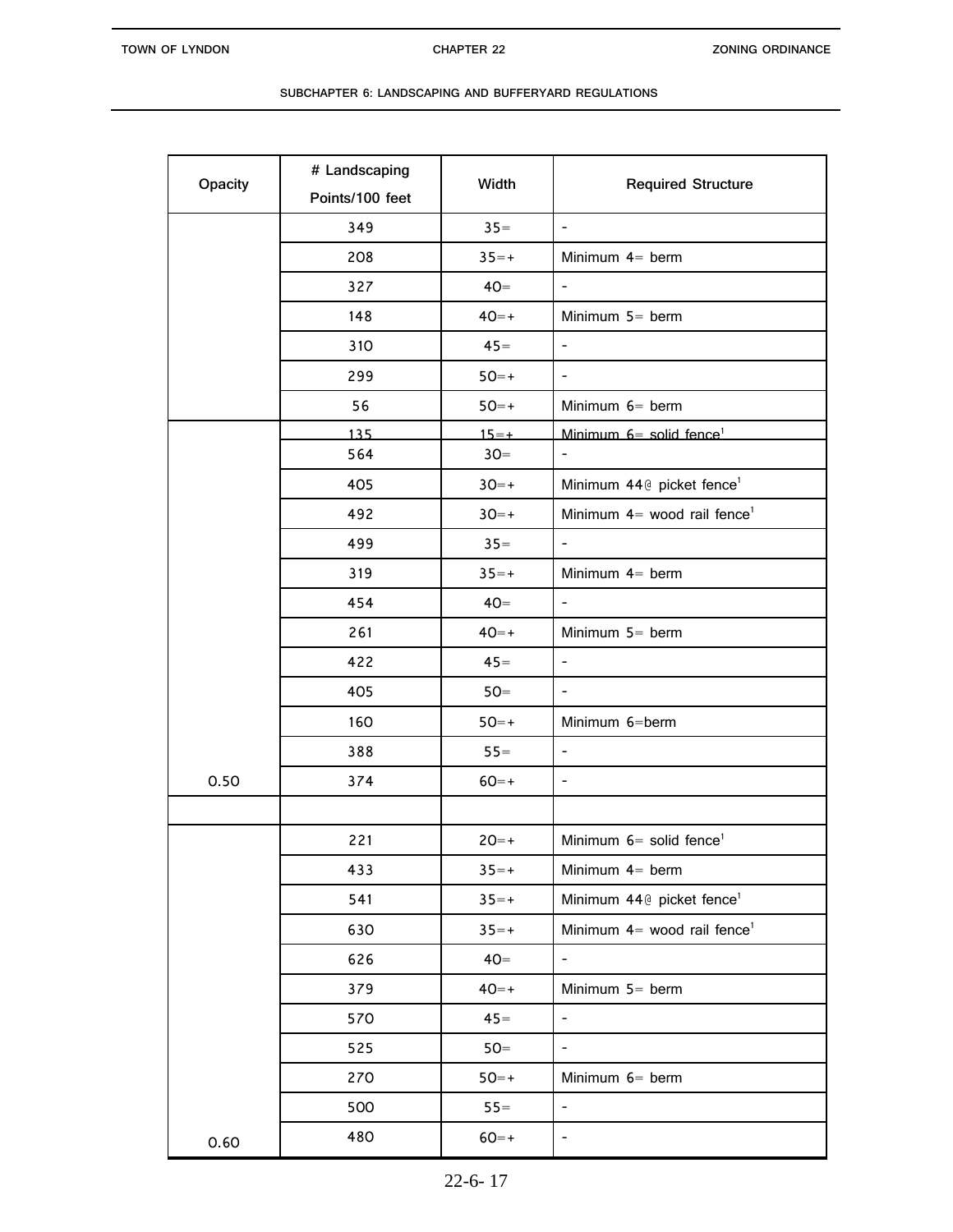| Opacity | # Landscaping<br>Points/100 feet | Width    | <b>Required Structure</b>                 |
|---------|----------------------------------|----------|-------------------------------------------|
| 0.80    | 415                              | $30=+$   | Minimum $6=$ solid fence <sup>1</sup>     |
|         |                                  |          |                                           |
|         | 655                              | $40=+$   | Minimum $4=$ berm                         |
|         | 627                              | $45=+$   | Minimum 5= berm                           |
|         | 873                              | $45=+$   | Minimum 44@ picket fence <sup>1</sup>     |
|         | 910                              | $50=$    | $\blacksquare$                            |
|         | 505                              | $50=+$   | Minimum 6= berm                           |
|         | 809                              | $50=+$   | Minimum $4=$ wood rail fence <sup>1</sup> |
|         | 804                              | $55 =$   | $\mathbf{r}$                              |
|         | 744                              | $60=$    | $\overline{\phantom{a}}$                  |
|         | 710                              | $65 =$   | $\overline{\phantom{a}}$                  |
|         | 677                              | $70=+$   | $\mathbf{r}$                              |
|         | 636                              | $40=+$   | Minimum 6' solid fence* (Amended per      |
|         |                                  |          | Ord 984)                                  |
|         | 732                              | $50=+$   | Minimum 6' berm                           |
|         | 751                              | $50=+$   | Minimum 5' berm                           |
|         | 867                              | $55 = +$ | Minimum 4' berm                           |
|         | 1091                             | $60=+$   | Minimum 44" picket fence*                 |
|         | 1136                             | $60=+$   | Minimum 4' wood rail fence*               |
|         | 1083                             | $65=$    |                                           |
|         | 994                              | $70=$    |                                           |
|         | 934                              | $75=$    |                                           |
| 1.00    | 892                              | $80=+$   |                                           |

| SUBCHAPTER 6: LANDSCAPING AND BUFFERYARD REGULATIONS |  |
|------------------------------------------------------|--|
|------------------------------------------------------|--|

1 Fences contributing to landscaping requirements are not permitted along street frontages for nonresidential uses. Where used in combination with plant materials to meet bufferyard requirements, a minimum of 50% of all plant materials shall be located on the exterior side (the side away from the center of the subject property) of the fence. A building wall which does not contain doors (except those used for emergency exit) may be used to satisfy the

# **22.611 CLASSIFICATION OF PLANT SPECIES**

For the purpose of this chapter, plant materials are classified into thirteen (13) groupings: "climax tree", "tall deciduous tree", "medium deciduous tree", "low deciduous tree", "tall evergreen tree", "medium evergreen tree", "low evergreen tree", "tall deciduous shrub", "medium deciduous shrub", "low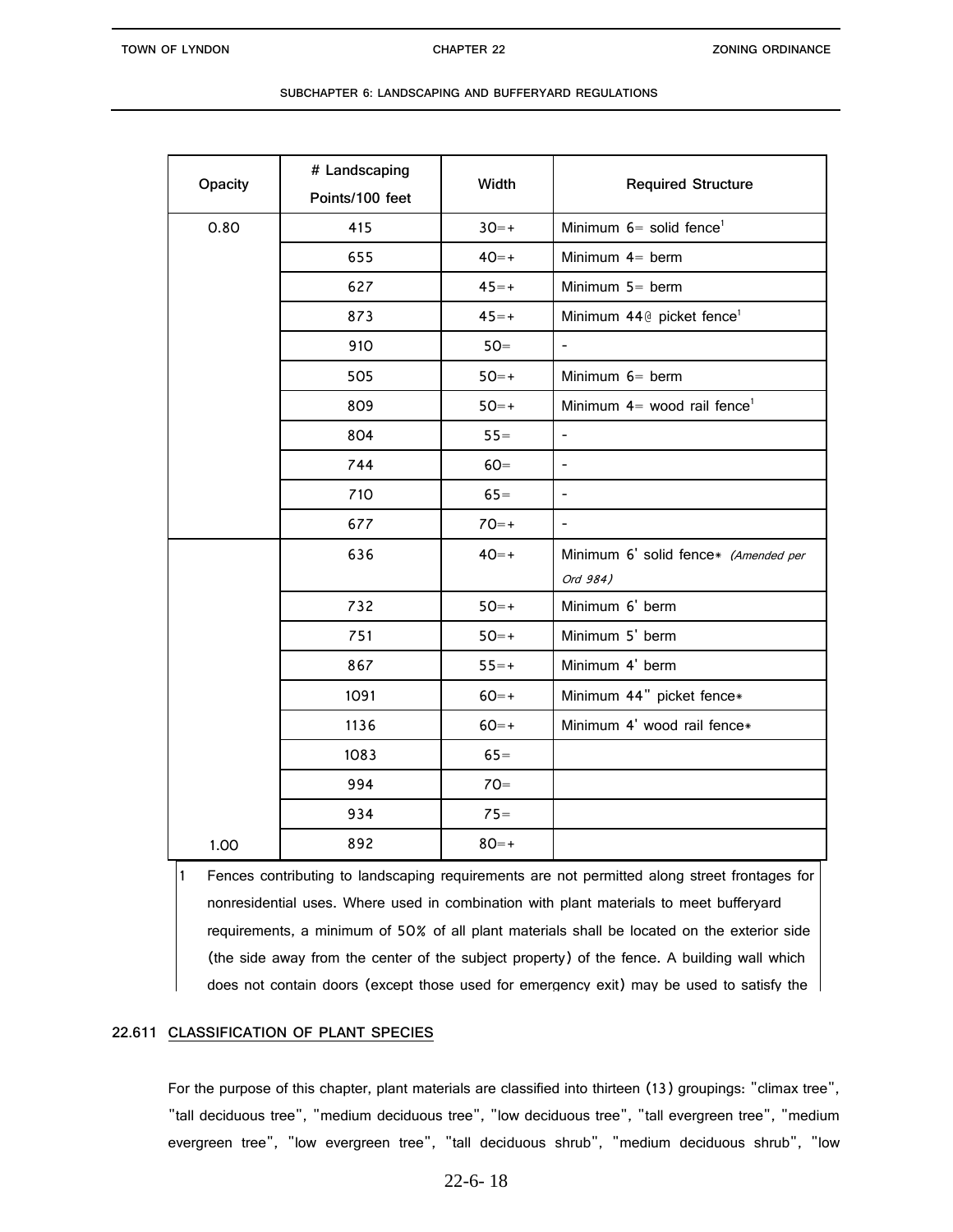deciduous shrub", "medium evergreen shrub", "low evergreen shrub", and non-contributory plants. Species typically used for landscaping in Juneau County and compatible with Juneau County climate and soil factors are listed in Table 22.611 below. Table 22.611 is not an exhaustive list of every compatible species. There are many additional species which can grow in Juneau County and which are allowed under this Ordinance. The Zoning Administrator shall review proposals for, and the applicability of, species not contained in this list and is authorized to approve appropriate similar species. Appendix 9 is a detailed listing of other plant species and characteristics.

|                                                          | <b>Botanical Name</b>  | <b>Common Name</b>                       |
|----------------------------------------------------------|------------------------|------------------------------------------|
|                                                          | Acer saccharum         | Sugar Maple                              |
| <b>Climax Trees</b><br>(75 Landscaping Points)           | Ginkgo biloba          | Ginkgo                                   |
|                                                          | Quercus sp.            | Oak Red, White, Pin                      |
|                                                          | Acer sp.               | Maple: Red, Silver, Norway               |
| <b>Tall Deciduous Trees</b><br>(30 Landscaping Points)   | Fraxinus sp.           | Ash: White, Green                        |
|                                                          | Gleditsia triancanthos | Honeylocust                              |
|                                                          | Populus grandidentata  | <b>Bigtooth Aspen</b>                    |
|                                                          | Tilia sp.              | Linden: Basswood, Littleleaf,<br>Redmond |
|                                                          | Betula sp.             | Birch: River, Paper                      |
| <b>Medium Deciduous Trees</b><br>(15 Landscaping Points) | Prunus sp.             | Cherry: Choke, Pin                       |
|                                                          | Salix sp.              | Willow                                   |
|                                                          | Amelanchier sp.        | Serviceberry                             |
| <b>Low Deciduous Trees</b><br>(10 Landscaping Points)    | Crataegus sp.          | Hawthorn: Cockspur, Downy,<br>Washington |
|                                                          | Malus sp.              | Crabapple sp.                            |
|                                                          |                        |                                          |

| Table 22.611: Classification of Plants |  |  |
|----------------------------------------|--|--|
|                                        |  |  |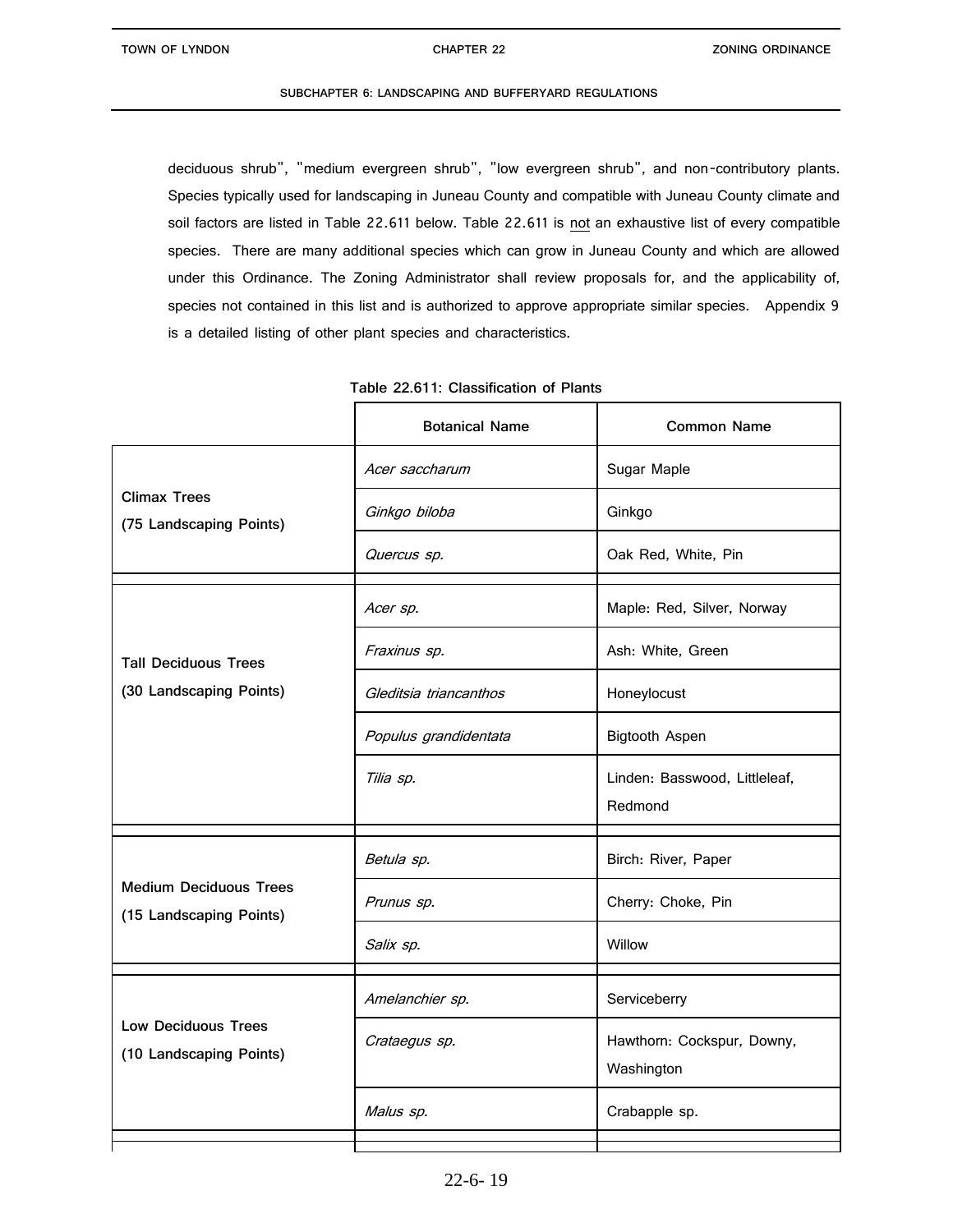|                                                          | <b>Botanical Name</b> | <b>Common Name</b>                                 |
|----------------------------------------------------------|-----------------------|----------------------------------------------------|
| <b>Tall Evergreen Trees</b><br>(40 Landscaping Points)   | Abies concolor        | <b>White Fir</b>                                   |
|                                                          | Pinus sp.             | Pine: Red, White, Scots                            |
|                                                          | Tsuga Canadensis      | Canada Hemlock                                     |
| <b>Medium Evergreen Trees</b><br>(20 Landscaping Points) | Thuja occidentalis    | American Arborvitae                                |
| Low Evergreen Trees<br>(12 Landscaping Points)           | Juniperus sp.         | Juniper: Mountbatten, Redcedar                     |
|                                                          | Thuja sp.             | Arborvitae: Pyramidal, Techny                      |
| <b>Tall Deciduous Shrubs</b><br>(5 Landscaping Points)   | Cornus sp.            | Dogwood: Grey, Pagoda                              |
|                                                          | Syringa sp.           | Lilac: Chinese, Hyacinth                           |
|                                                          | Viburnum sp.          | Virburnum: Arrowwood,<br>Wayfaringtree, Nannyberry |
| <b>Medium Deciduous Shrubs</b><br>(3 Landscaping Points) | Corylus americana     | American Filbert, Hazelnut                         |
|                                                          | Cotoneaster sp.       | Cotoneaster                                        |
|                                                          | Forsynthia sp.        | Forsythia: Border, Early, Weeping                  |
|                                                          | Rosa sp.              | Rose: Virginia, Rugosa                             |
| <b>Low Deciduous Shrubs</b><br>(1 Landscaping Point)     | Berberis Thunbergii   | Japanese Barberry                                  |
|                                                          | Spiraea sp.           | Spirea: Froebel, Snowmound                         |
| Tall-Medium Evergreen Shrubs<br>(5 Landscaping Points)   | Juniperus chinensis   | Juniper: Pfitzer                                   |
|                                                          | Taxus sp.             | Yew: Japanese                                      |
| Low Evergreen Shrubs<br>(3 Landscaping Points)           | Juniperus sp.         | Juniper: Sargent, Creeping,<br>Andorra             |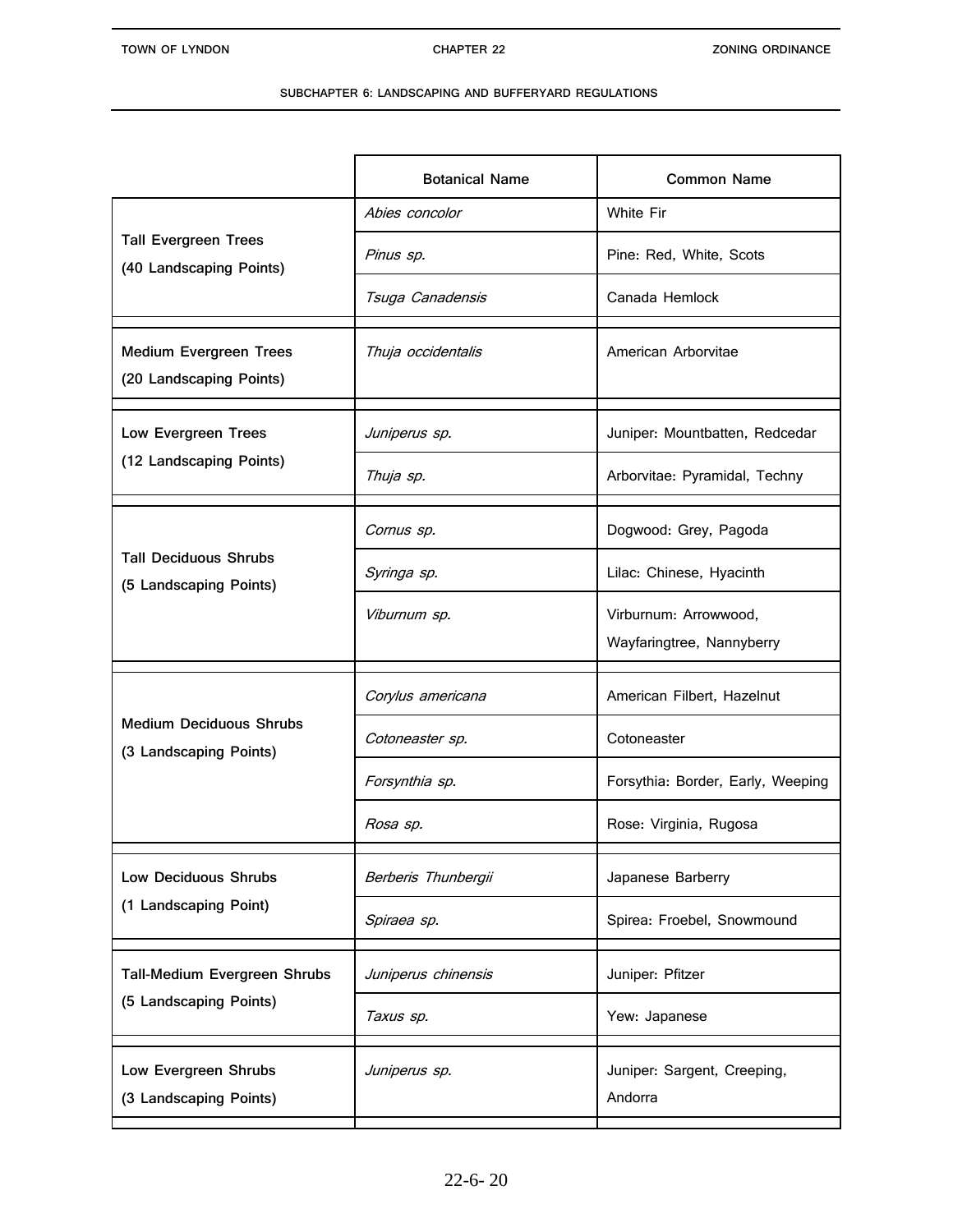# **22.612 RESERVED FOR FUTURE USE**

# **22.613 REQUIREMENTS FOR INSTALLATION, MAINTENANCE & USE OF LANDSCAPED AND BUFFERYARD AREAS**

# **(1) INSTALLATION:**

- **(a) Timetable:** Any and all landscaping and bufferyard material required by the provisions of this chapter shall be installed on the subject property, in accordance with the approved site plan (See, Section 22.908), prior to occupancy of the premises, unless:
	- **1.** The owner executes the agreement required by subsection (b) below, and
	- **2.** All required landscaping and bufferyard material is installed within a period not to exceed 365 days from the date of execution of said agreement, unless the conditional use permit specifically allows for greater than 365 days.
- **(b) Surety:**
	- **1.** If the subject property is to be occupied prior to the installation of all required landscaping and bufferyard material, the property owner shall sign an agreement stating the intent to install the landscaping within the period established in subsection (a) above. This agreement shall also contain a statement indicating that there are fines associated with not complying with this agreement.
	- **2.** If a part of a plat of subdivision is approved per the requirements of this Chapter, said amount may be split into amounts which are applicable to phases of the plat approved per the requirements of the Land Division Ordinance.
	- **3.** Governmental units to which these bond and guarantee provisions apply may, in lieu of said contract or instrument of guarantee, file a resolution or letter from officers authorized to act in its behalf, agreeing to comply with the provisions of this Article.
- **(c) Counting Existing Plants:** Existing plant material which meets the requirements of Section 22.603 and which will be preserved on the subject property following the completion of development, may be counted as contributing to the landscaping requirements.
- **(d) Establishment of Lawns:** All landscaping and bufferyard areas shall be seeded with lawn or native ground cover unless such vegetation is already fully established.

# 22-6- 21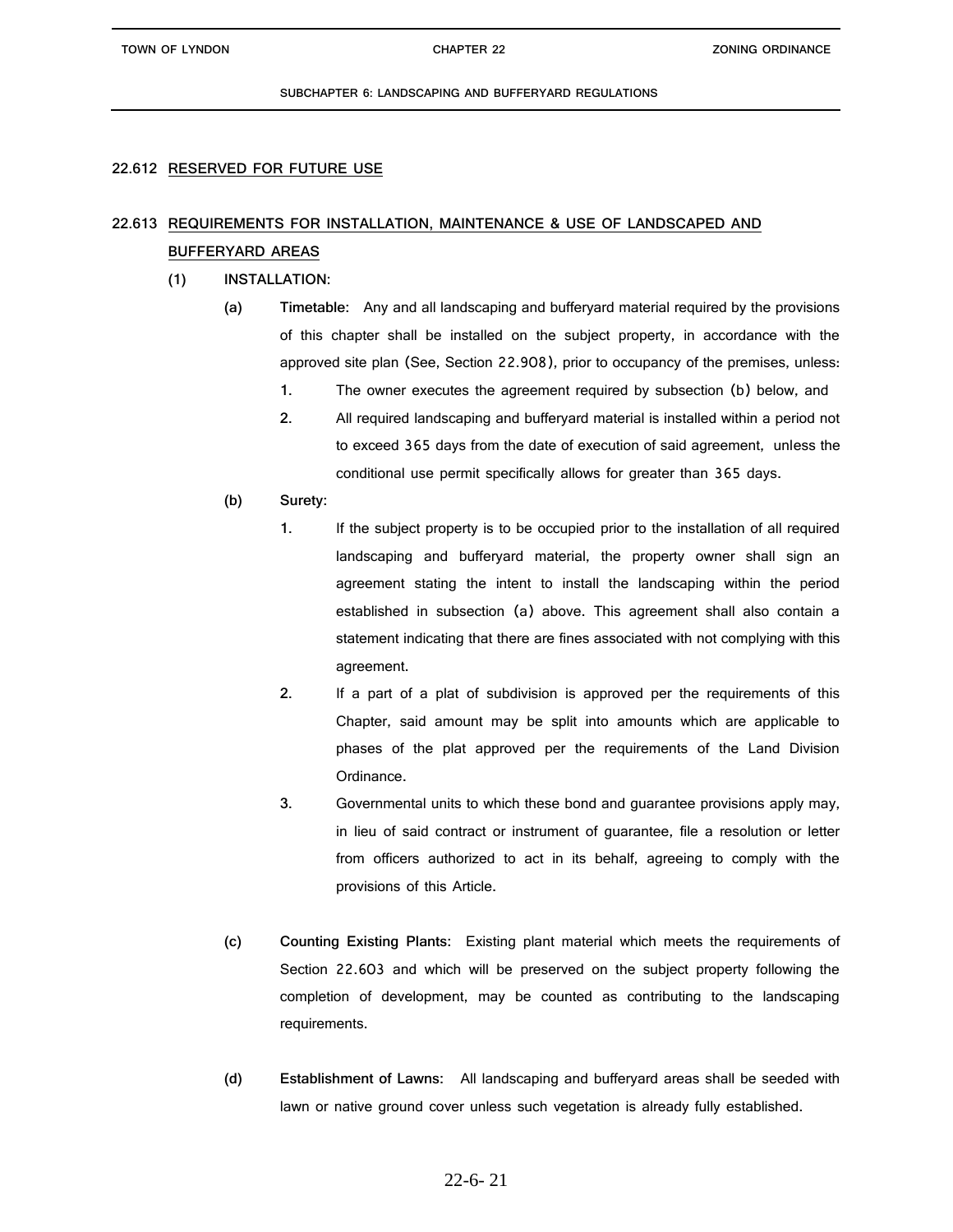- **(e) Plant Placement:** The exact placement of required plants and structures shall be depicted on the required detailed landscaping plan and shall be the decision of each property owner within the requirements of this Section, except that the following requirements shall be met:
	- **1.** Evergreen shrubs shall be planted in clusters in order to maximize their chance for survival.

**2.** Where a combination of plant materials, and/or berming and/or fencing is used in a bufferyard, the fence and/or berm shall be located toward the interior of the subject property and the plant material shall be located toward the exterior of the subject property.

- **3.** In no manner shall landscaping or bufferyard materials be selected and/or located in a manner that results in the creation of a safety or visibility hazard.
- **4.** The restrictions on types of plants listed in Section 22.604 shall apply.
- **(2) MAINTENANCE:** The continued and continual maintenance of all required landscaping and bufferyard materials shall be a requirement of this Chapter and shall be the responsibility of the owner of the property on which said materials are placed. This requirement shall run with the property and is binding upon all future property owners. Development of any and all property following the effective date of this Chapter shall constitute an agreement by the property owner to comply with the provisions of this Section. Upon failure to comply with these provisions, the Town may enter upon the property for the purpose of evaluating and maintaining all required landscaping and bufferyard materials, and may specially assess the costs thereof against the property. Failure to comply with this requirement shall be considered a violation of this chapter, and shall be subject to any and all applicable enforcement procedures and penalties.
- **(3) USE OF REQUIRED BUFFERYARD AND LANDSCAPED AREAS:** Any and all required bufferyards or landscaped areas may be used for passive recreation activities. Said areas may contain pedestrian, bike or equestrian trails provided that: no required material is eliminated; the total width of the required bufferyard, or the total area of required landscaping, is maintained; and all other regulations of this Chapter are met. In no event, however, shall swimming pools, tennis courts, sports fields, golf courses, or other such active recreation uses be permitted in such areas. Furthermore, in no instance shall any parking be permitted in such areas, nor shall any outdoor display or storage of materials be permitted in such areas. Paving in such areas shall be limited to that required for necessary access to, through, or across the subject property.